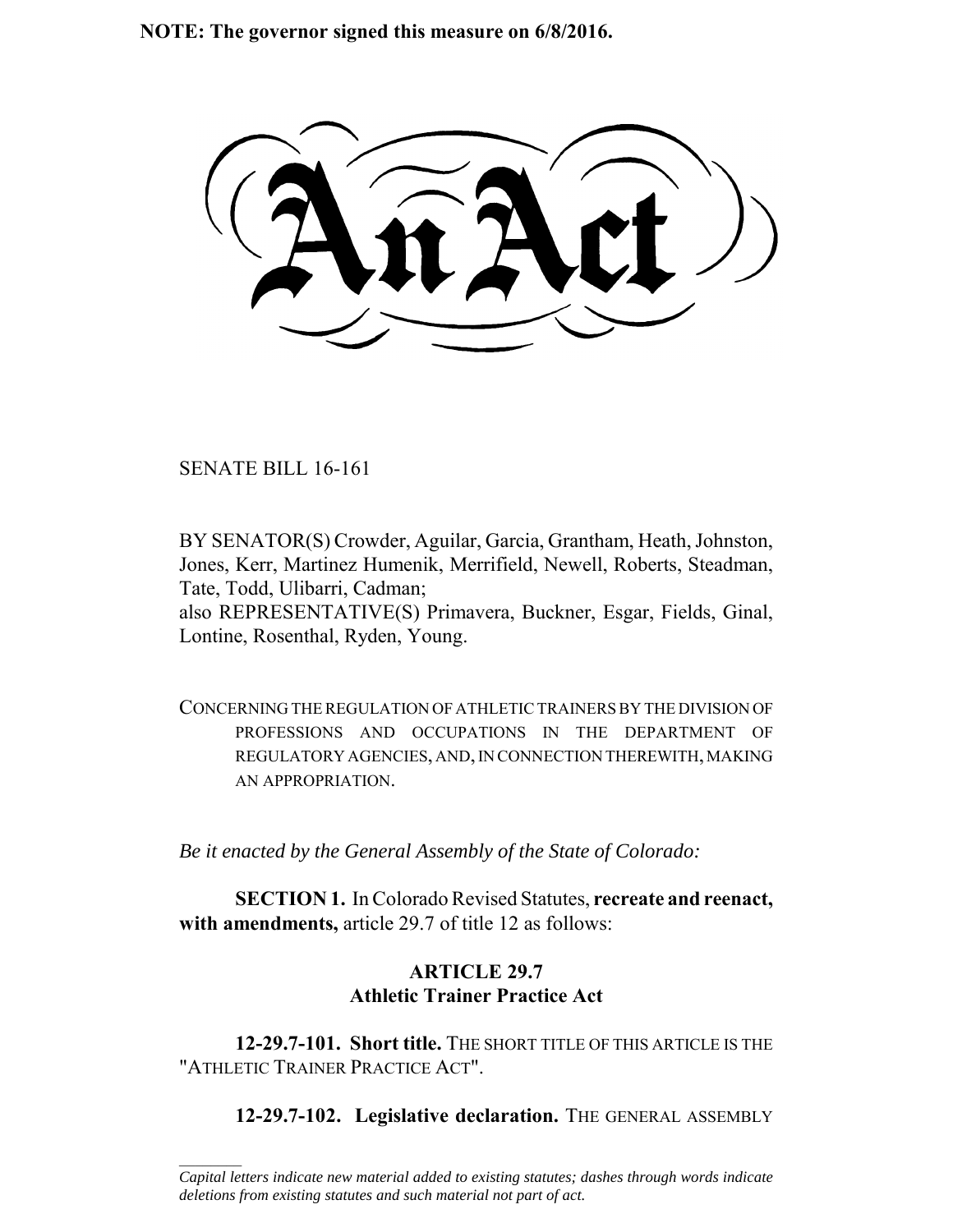HEREBY FINDS AND DECLARES THAT THE PRACTICE OF ATHLETIC TRAINING BY A PERSON WHO DOES NOT POSSESS A VALID REGISTRATION ISSUED PURSUANT TO THIS ARTICLE IS NOT IN THE BEST INTERESTS OF THE PEOPLE OF THE STATE OF COLORADO. IT IS NOT, HOWEVER, THE INTENT OF THIS ARTICLE TO RESTRICT THE PRACTICE OF A PERSON DULY LICENSED, CERTIFIED, OR REGISTERED UNDER ANY ARTICLE OF THIS TITLE OR OTHER LAWS OF THIS STATE FROM PRACTICING WITHIN THE PERSON'S SCOPE OF PRACTICE AND AUTHORITY PURSUANT TO THOSE LAWS.

**12-29.7-103. Definitions.** AS USED IN THIS ARTICLE, UNLESS THE CONTEXT OTHERWISE REQUIRES:

(1) "ACCREDITED ATHLETIC TRAINING EDUCATION PROGRAM" MEANS A PROGRAM OF INSTRUCTION IN ATHLETIC TRAINING THAT IS OFFERED BY AN INSTITUTION OF HIGHER EDUCATION AND ACCREDITED BY A NATIONAL, REGIONAL, OR STATE AGENCY RECOGNIZED BY THE UNITED STATES SECRETARY OF EDUCATION, OR ANY OTHER ACCREDITED PROGRAM APPROVED BY THE DIRECTOR.

(2) "ATHLETE" MEANS A PERSON WHO, IN ASSOCIATION WITH AN EDUCATIONAL INSTITUTION, AN ORGANIZED COMMUNITY SPORTS PROGRAM OR EVENT, OR A PROFESSIONAL, AMATEUR, OR RECREATIONAL ORGANIZATION OR SPORTS CLUB, PARTICIPATES IN GAMES, SPORTS, RECREATION, OR EXERCISE REQUIRING PHYSICAL STRENGTH, FLEXIBILITY, RANGE OF MOTION, SPEED, STAMINA, OR AGILITY.

(3) "ATHLETIC TRAINER" MEANS A PERSON ENGAGED IN THE PRACTICE OF ATHLETIC TRAINING.

(4) (a) "ATHLETIC TRAINING" MEANS THE PERFORMANCE OF THOSE SERVICES THAT REQUIRE THE EDUCATION, TRAINING, AND EXPERIENCE REQUIRED BY THIS ARTICLE FOR REGISTRATION AS AN ATHLETIC TRAINER PURSUANT TO SECTION 12-29.7-107. "ATHLETIC TRAINING" INCLUDES SERVICES APPROPRIATE FOR THE PREVENTION, RECOGNITION, ASSESSMENT, MANAGEMENT, TREATMENT, REHABILITATION, AND RECONDITIONING OF INJURIES AND ILLNESSES SUSTAINED BY AN ATHLETE:

(I) WHO IS ENGAGED IN SPORTS, GAMES, RECREATION, OR EXERCISE REQUIRING PHYSICAL STRENGTH, FLEXIBILITY, RANGE OF MOTION, SPEED, STAMINA, OR AGILITY; OR

#### PAGE 2-SENATE BILL 16-161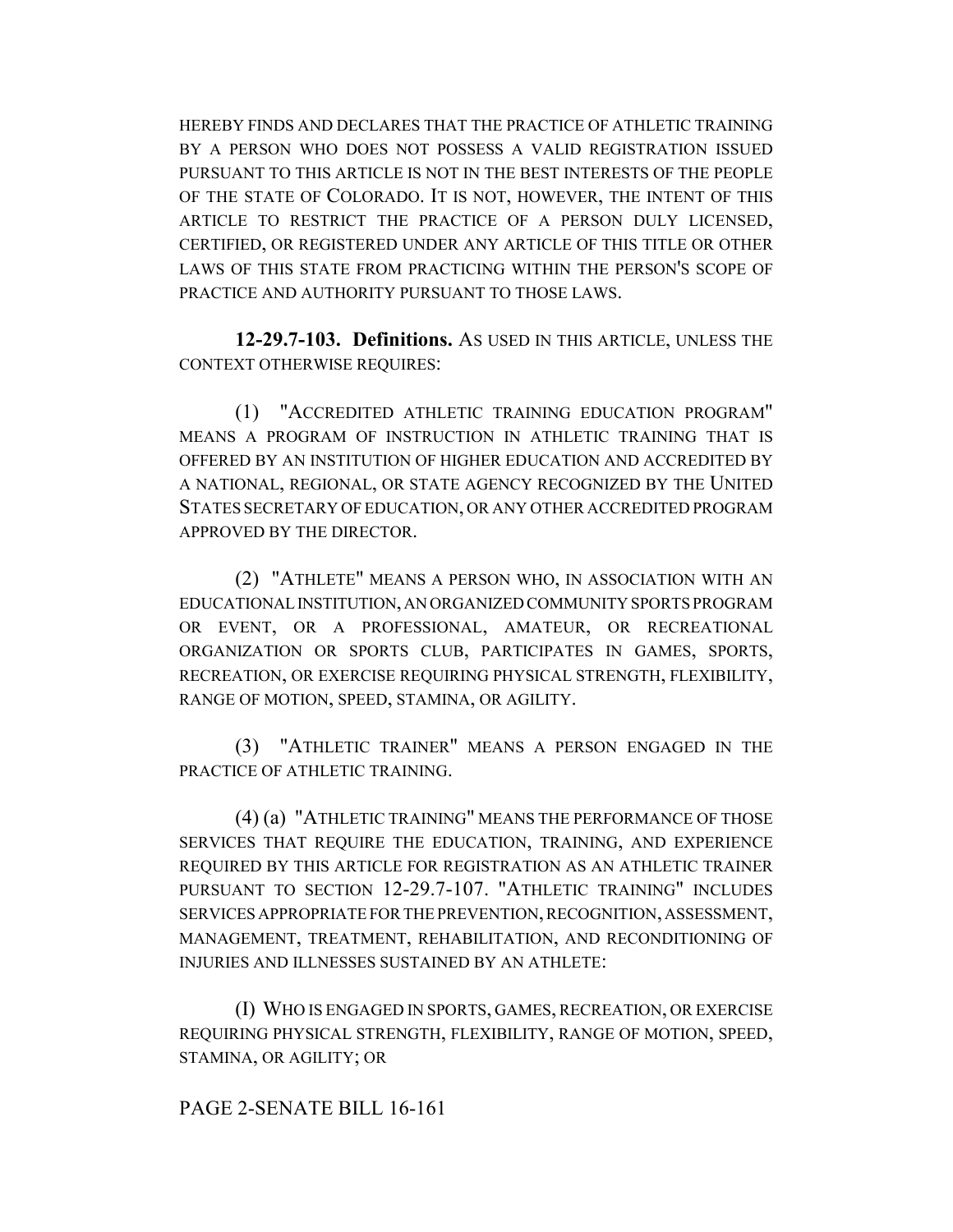(II) THAT AFFECT AN ATHLETE'S PARTICIPATION OR PERFORMANCE IN SPORTS, GAMES, RECREATION, OR EXERCISE AS DESCRIBED IN SUBPARAGRAPH (I) OF THIS PARAGRAPH (a).

(b) "ATHLETIC TRAINING" INCLUDES:

(I) PLANNING, ADMINISTERING, EVALUATING, AND MODIFYING METHODS FOR PREVENTION AND RISK MANAGEMENT OF INJURIES AND ILLNESSES;

(II) IDENTIFYING AN ATHLETE'S MEDICAL CONDITIONS AND DISABILITIES AND APPROPRIATELY CARING FOR OR REFERRING AN ATHLETE AS APPROPRIATE;

(III) RECOGNIZING, ASSESSING, TREATING, MANAGING, PREVENTING, REHABILITATING, RECONDITIONING, AND APPROPRIATELY REFERRING TO ANOTHER HEALTH CARE PROVIDER TO TREAT INJURIES AND ILLNESSES;

(IV) USING THERAPEUTIC MODALITIES FOR WHICH THE ATHLETIC TRAINER HAS RECEIVED APPROPRIATE TRAINING AND EDUCATION;

(V) USING CONDITIONING AND REHABILITATIVE EXERCISE;

(VI) USING TOPICAL PHARMACOLOGICAL AGENTS, IN CONJUNCTION WITH THE ADMINISTRATION OF THERAPEUTIC MODALITIES AND PURSUANT TO PRESCRIPTIONS ISSUED IN ACCORDANCE WITH THE LAWS OF THIS STATE, FOR WHICH THE ATHLETIC TRAINER HAS RECEIVED APPROPRIATE TRAINING AND EDUCATION;

(VII) EDUCATING AND COUNSELING ATHLETES CONCERNING THE PREVENTION AND CARE OF INJURIES AND ILLNESSES;

(VIII) EDUCATING AND COUNSELING THE GENERAL PUBLIC WITH RESPECT TO ATHLETIC TRAINING SERVICES;

(IX) REFERRING AN ATHLETE RECEIVING ATHLETIC TRAINING SERVICES TO APPROPRIATE HEALTH CARE PERSONNEL AS NEEDED; AND

(X) PLANNING, ORGANIZING, ADMINISTERING, AND EVALUATING THE PRACTICE OF ATHLETIC TRAINING.

PAGE 3-SENATE BILL 16-161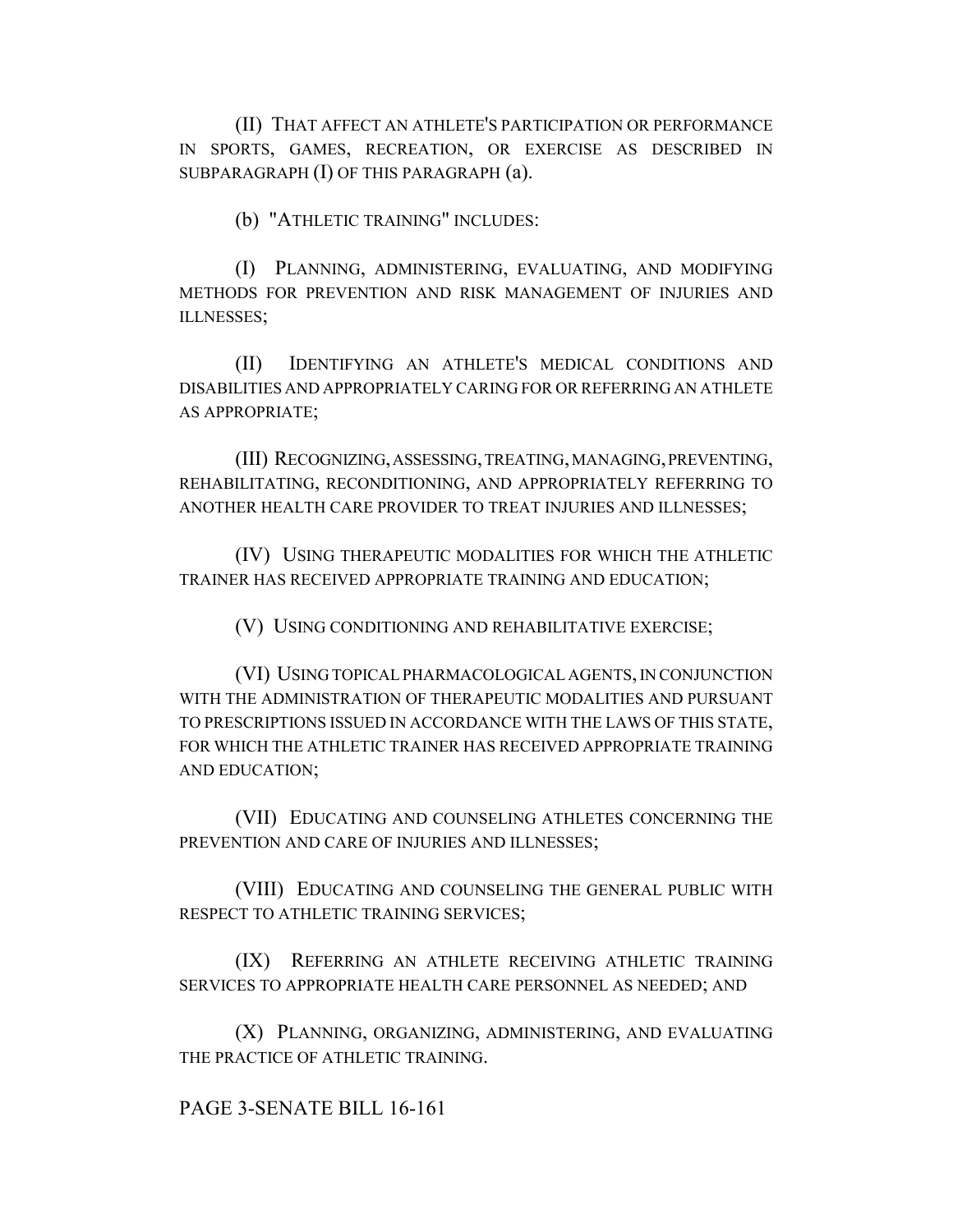(c) AS USED IN THIS SUBSECTION (4), "INJURIES AND ILLNESSES" INCLUDES THOSE CONDITIONS IN AN ATHLETE FOR WHICH ATHLETIC TRAINERS, AS THE RESULT OF THEIR EDUCATION, TRAINING, AND COMPETENCY, ARE QUALIFIED TO PROVIDE CARE.

(5) "DIRECTION OF A COLORADO-LICENSED OR OTHERWISE LAWFULLY PRACTICING PHYSICIAN, DENTIST, OR HEALTH CARE PROFESSIONAL" MEANS THE PLANNING OF SERVICES WITH A PHYSICIAN, DENTIST, OR HEALTH CARE PROFESSIONAL; THE DEVELOPMENT AND APPROVAL BY THE PHYSICIAN, DENTIST, OR HEALTH CARE PROFESSIONAL OF PROCEDURES AND PROTOCOLS TO BE FOLLOWED IN THE EVENT OF AN INJURY OR ILLNESS; THE MUTUAL REVIEW OF THE PROTOCOLS ON A PERIODIC BASIS; AND THE APPROPRIATE CONSULTATION AND REFERRAL BETWEEN THE PHYSICIAN, DENTIST, OR HEALTH CARE PROFESSIONAL AND THE ATHLETIC TRAINER.

(6) "DIRECTOR" MEANS THE DIRECTOR OF THE DIVISION OR HIS OR HER DESIGNEE.

(7) "DIVISION" MEANS THE DIVISION OF PROFESSIONS AND OCCUPATIONS IN THE DEPARTMENT OF REGULATORY AGENCIES CREATED IN SECTION 24-34-102, C.R.S.

(8) "NATIONAL CERTIFYING AGENCY" MEANS A NATIONALLY RECOGNIZED AGENCY THAT CERTIFIES THE COMPETENCY OF ATHLETIC TRAINERS THROUGH THE USE OF AN EXAMINATION.

(9) "REGISTRANT" MEANS AN ATHLETIC TRAINER REGISTERED PURSUANT TO THIS ARTICLE.

**12-29.7-104. Use of titles restricted.** ONLY A PERSON REGISTERED AS AN ATHLETIC TRAINER MAY USE THE TITLE "ATHLETIC TRAINER" OR "REGISTERED ATHLETIC TRAINER", THE LETTERS "A.T.", "A.T.C.", OR ANY OTHER GENERALLY ACCEPTED TERMS, LETTERS, OR FIGURES THAT INDICATE THAT THE PERSON IS AN ATHLETIC TRAINER.

**12-29.7-105. Limitations on authority.** (1) NOTHING IN THIS ARTICLE AUTHORIZES AN ATHLETIC TRAINER TO PRACTICE:

(a) MEDICINE, AS DEFINED IN ARTICLE 36 OF THIS TITLE;

PAGE 4-SENATE BILL 16-161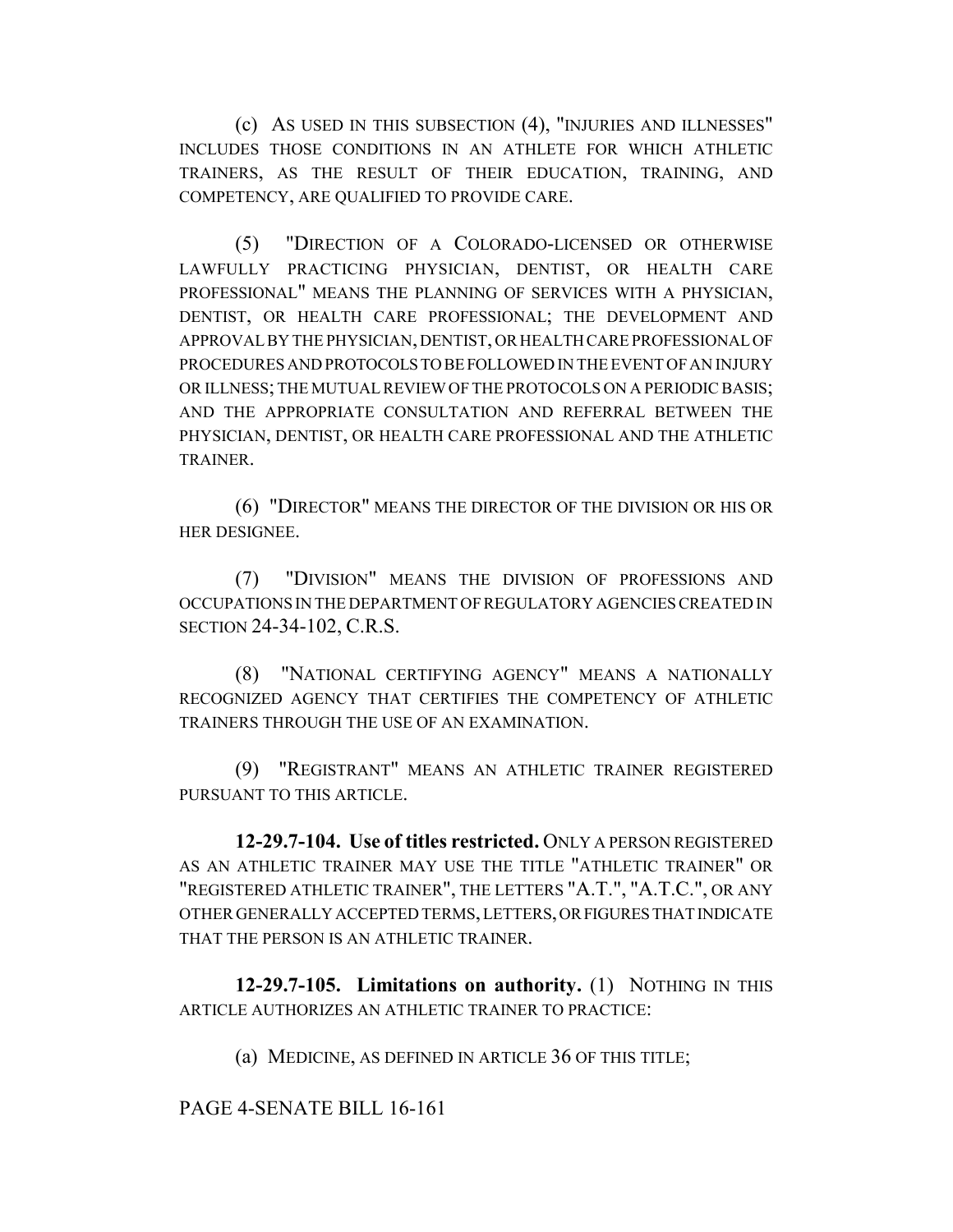(b) PHYSICAL THERAPY, AS DEFINED IN ARTICLE 41 OF THIS TITLE;

(c) CHIROPRACTIC, AS DEFINED IN ARTICLE 33 OF THIS TITLE;

(d) OCCUPATIONAL THERAPY, AS DEFINED IN ARTICLE 40.5 OF THIS TITLE; OR

(e) ANY OTHER REGULATED FORM OF HEALING EXCEPT AS AUTHORIZED BY THIS ARTICLE.

(2) NOTHING IN THIS ARTICLE AUTHORIZES AN ATHLETIC TRAINER TO TREAT A DISEASE OR CONDITION THAT IS NOT RELATED TO A PERSON'S PARTICIPATION IN SPORTS, GAMES, RECREATION, OR EXERCISE, BUT THE ATHLETIC TRAINER SHALL TAKE A PERSON'S DISEASE OR CONDITION INTO ACCOUNT IN PROVIDING ATHLETIC TRAINING SERVICES AND SHALL CONSULT WITH A PHYSICIAN AS APPROPRIATE REGARDING THE DISEASE OR CONDITION.

(3) NOTHING IN THIS ARTICLE PROHIBITS A PERSON FROM RECOMMENDING WEIGHT MANAGEMENT OR EXERCISE TO IMPROVE STRENGTH, CONDITIONING, FLEXIBILITY, AND CARDIOVASCULAR PERFORMANCE TO A PERSON IN NORMAL HEALTH AS LONG AS THE PERSON RECOMMENDING THE WEIGHT MANAGEMENT OR EXERCISE DOES NOT REPRESENT HIMSELF OR HERSELF AS AN ATHLETIC TRAINER AND THE PERSON DOES NOT ENGAGE IN ATHLETIC TRAINING AS DEFINED IN THIS ARTICLE.

**12-29.7-106. Registration required.** (1) EXCEPT AS OTHERWISE PROVIDED IN THIS ARTICLE, IN ORDER TO PRACTICE ATHLETIC TRAINING OR REPRESENT ONESELF AS BEING ABLE TO PRACTICE ATHLETIC TRAINING IN THIS STATE, A PERSON MUST:

(a) POSSESS A VALID REGISTRATION ISSUED BY THE DIRECTOR IN ACCORDANCE WITH THIS ARTICLE AND ANY RULES ADOPTED UNDER THIS ARTICLE; AND

(b) PRACTICE PURSUANT TO THE DIRECTION OF A COLORADO-LICENSED OR OTHERWISE LAWFULLY PRACTICING PHYSICIAN, DENTIST, OR HEALTH CARE PROFESSIONAL.

# **12-29.7-107. Requirements for registration - registration by**

PAGE 5-SENATE BILL 16-161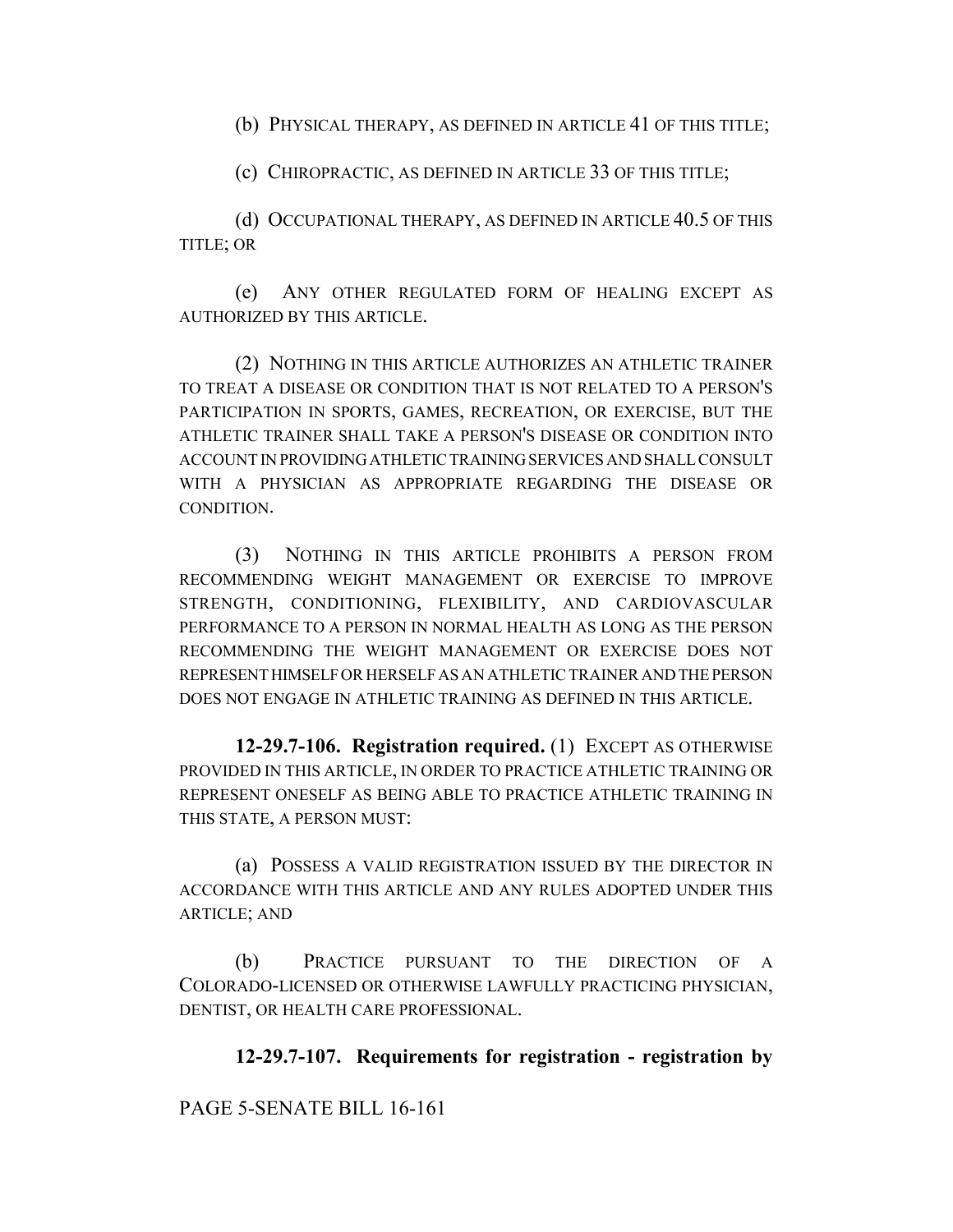**endorsement - application - denial.** (1) EVERY APPLICANT FOR A REGISTRATION TO PRACTICE ATHLETIC TRAINING MUST HAVE:

(a) EARNED A BACCALAUREATE DEGREE FROM AN ACCREDITED COLLEGE OR UNIVERSITY;

(b) SUCCESSFULLY COMPLETED AN ACCREDITED ATHLETIC TRAINING EDUCATION PROGRAM;

(c) (I) PASSED A COMPETENCY EXAMINATION ADMINISTERED BY A NATIONAL CERTIFYING AGENCY THAT HAS BEEN APPROVED BY THE DIRECTOR AND PROVIDED EVIDENCE OF CURRENT CERTIFICATION BY THE NATIONAL CERTIFYING AGENCY; OR

(II) PASSED A COMPETENCY EXAMINATION DEVELOPED AND ADMINISTERED BY THE DIRECTOR;

(d) SUBMITTED AN APPLICATION IN THE FORM AND MANNER DESIGNATED BY THE DIRECTOR;

(e) PAID A FEE IN AN AMOUNT DETERMINED BY THE DIRECTOR; AND

(f) SUBMITTED ADDITIONAL INFORMATION AS REQUESTED BY THE DIRECTOR TO FULLY AND FAIRLY EVALUATE THE APPLICANT'S QUALIFICATIONS FOR REGISTRATION AND TO PROTECT PUBLIC HEALTH AND SAFETY.

(2) WHEN AN APPLICANT HAS FULFILLED THE REQUIREMENTS OF SUBSECTION (1) OF THIS SECTION, THE DIRECTOR SHALL ISSUE A REGISTRATION TO THE APPLICANT. THE DIRECTOR MAY DENY REGISTRATION IF THE APPLICANT HAS COMMITTED AN ACT THAT WOULD BE GROUNDS FOR DISCIPLINARY ACTION UNDER SECTION 12-29.7-110.

(3) (a) AN APPLICANT FOR REGISTRATION BY ENDORSEMENT SHALL FILE AN APPLICATION AND PAY A FEE AS PRESCRIBED BY THE DIRECTOR AND SHALL HOLD A CURRENT, VALID LICENSE OR REGISTRATION IN A JURISDICTION THAT REQUIRES QUALIFICATIONS SUBSTANTIALLY EQUIVALENT TO THOSE REQUIRED FOR REGISTRATION BY SUBSECTION (1) OF THIS SECTION.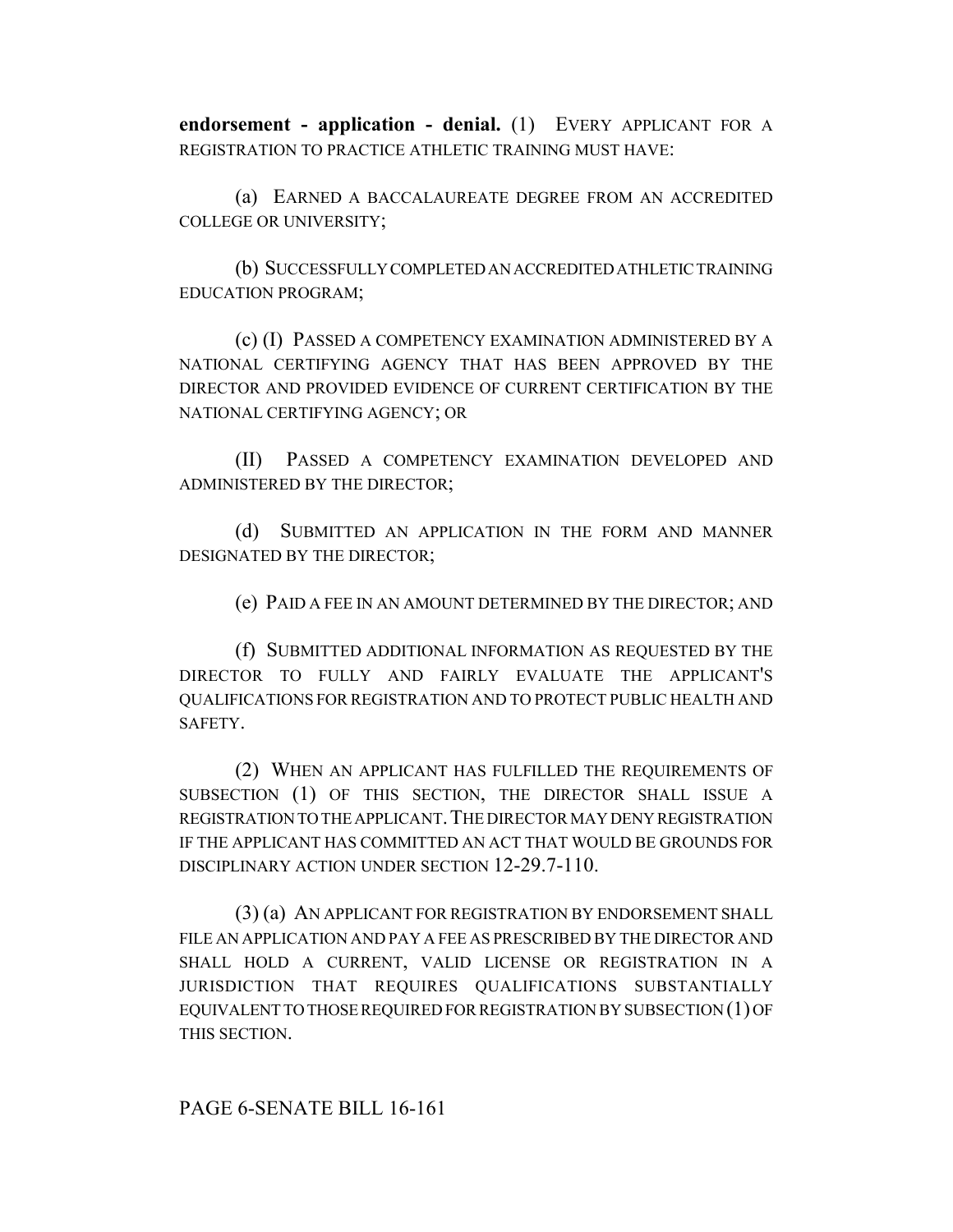(b) AN APPLICANT FOR REGISTRATION SHALL SUBMIT, WITH THE APPLICATION, VERIFICATION THAT THE APPLICANT HAS ACTIVELY PRACTICED FOR A PERIOD OF TIME DETERMINED BY RULES OF THE DIRECTOR OR HAS OTHERWISE MAINTAINED CONTINUED COMPETENCY AS DETERMINED BY THE DIRECTOR.

(c) UPON RECEIPT OF ALL DOCUMENTS REQUIRED BY PARAGRAPHS (a) AND (b) OF THIS SUBSECTION (3), THE DIRECTOR SHALL REVIEW THE APPLICATION AND MAKE A DETERMINATION OF THE APPLICANT'S QUALIFICATIONS TO BE REGISTERED BY ENDORSEMENT.

(d) THE DIRECTOR MAY DENY THE REGISTRATION IF THE APPLICANT HAS COMMITTED AN ACT THAT WOULD BE GROUNDS FOR DISCIPLINARY ACTION UNDER SECTION 12-29.7-110.

**12-29.7-108. Renewal of registration - fees.** (1) (a) A REGISTRANT SHALL RENEW THE REGISTRATION ISSUED PURSUANT TO THIS ARTICLE ACCORDING TO A SCHEDULE OF RENEWAL DATES ESTABLISHED BY THE DIRECTOR. THE REGISTRANT SHALL SUBMIT AN APPLICATION IN THE FORM AND MANNER DESIGNATED BY, AND SHALL PAY A RENEWAL FEE IN AN AMOUNT DETERMINED BY, THE DIRECTOR.

(b) REGISTRATIONS SHALL BE RENEWED OR REINSTATED IN ACCORDANCE WITH THE SCHEDULE ESTABLISHED BY THE DIRECTOR, AND RENEWAL OR REINSTATEMENT SHALL BE GRANTED PURSUANT TO SECTION 24-34-102 (8), C.R.S. THE DIRECTOR MAY ESTABLISH RENEWAL FEES AND DELINQUENCY FEES FOR REINSTATEMENT PURSUANT TO SECTION 24-34-105, C.R.S. IF A REGISTRANT FAILS TO RENEW HIS OR HER REGISTRATION PURSUANT TO THE DIRECTOR'S SCHEDULE, THE REGISTRATION EXPIRES. A PERSON WHOSE REGISTRATION HAS EXPIRED IS SUBJECT TO THE PENALTIES PROVIDED IN THIS ARTICLE OR SECTION 24-34-102 (8), C.R.S., FOR REINSTATEMENT.

(c) THE REGISTRANT SHALL SUBMIT ADDITIONAL INFORMATION THAT THE DIRECTOR REQUESTS, INCLUDING EVIDENCE THAT THE REGISTRANT HAS MAINTAINED AND HOLDS A CURRENT, VALID CERTIFICATION FROM THE NATIONAL CERTIFYING AGENCY, TO FULLY AND FAIRLY EVALUATE THE APPLICANT'S QUALIFICATIONS FOR REGISTRATION RENEWAL AND TO PROTECT PUBLIC HEALTH AND SAFETY.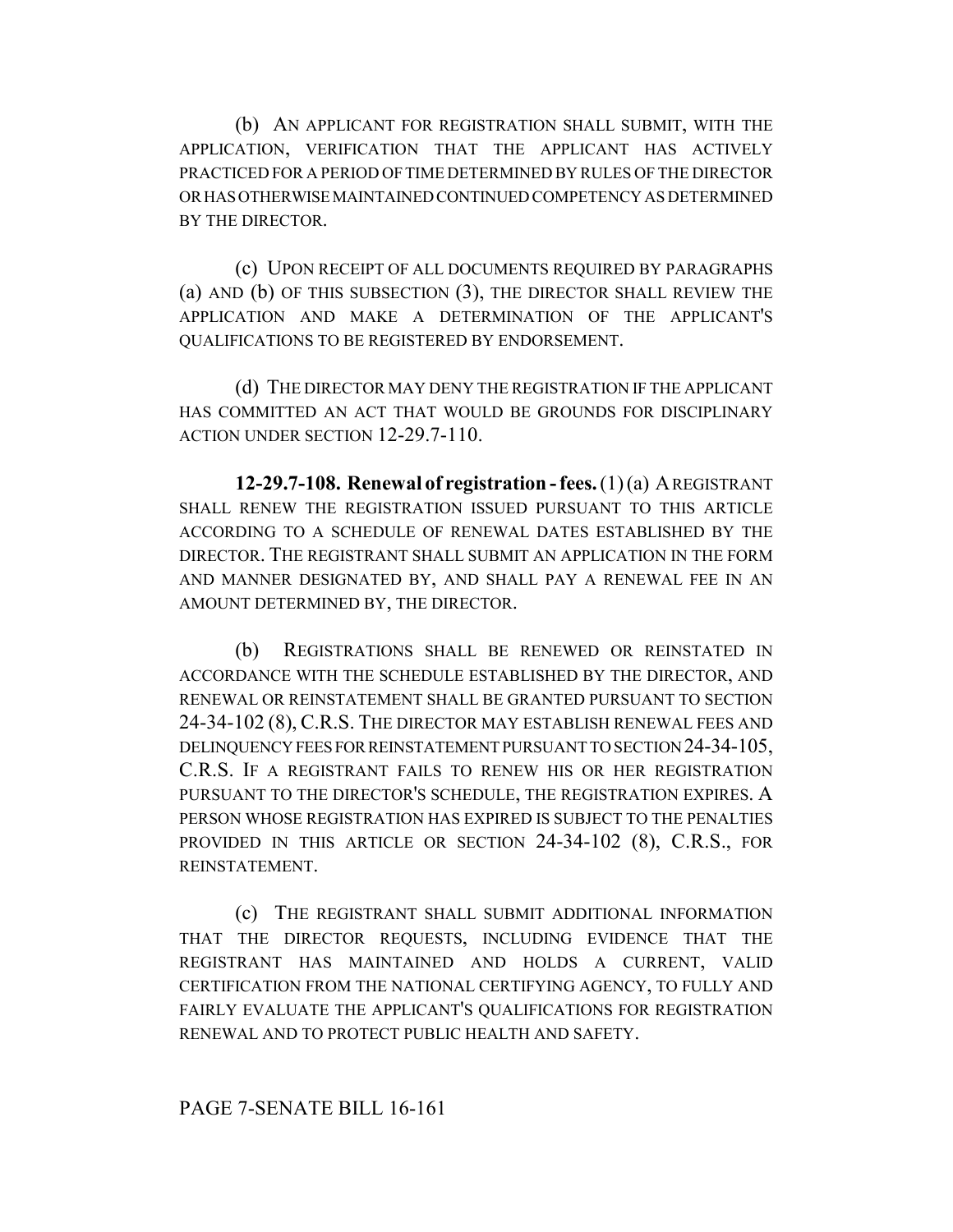(2) ALL FEES COLLECTED PURSUANT TO THIS ARTICLE SHALL BE DETERMINED, COLLECTED, AND APPROPRIATED IN THE SAME MANNER AS SET FORTH IN SECTION 24-34-105, C.R.S., AND PERIODICALLY ADJUSTED IN ACCORDANCE WITH SECTION 24-75-402, C.R.S.

**12-29.7-109. Scope of article - exclusions - authority for clinical setting.** (1) NOTHING IN THIS ARTICLE PROHIBITS:

(a) THE PRACTICE OF ATHLETIC TRAINING THAT IS AN INTEGRAL PART OF A PROGRAM OF STUDY BY STUDENTS ENROLLED IN AN ACCREDITED ATHLETIC TRAINING EDUCATION PROGRAM. STUDENTS ENROLLED IN AN ACCREDITED ATHLETIC TRAINING EDUCATION PROGRAM SHALL BE IDENTIFIED AS "ATHLETIC TRAINING STUDENTS" AND SHALL ONLY PRACTICE ATHLETIC TRAINING UNDER THE DIRECTION AND IMMEDIATE SUPERVISION OF AN ATHLETIC TRAINER CURRENTLY REGISTERED UNDER THIS ARTICLE. AN ATHLETIC TRAINING STUDENT SHALL NOT REPRESENT HIMSELF OR HERSELF AS AN ATHLETIC TRAINER.

(b) THE PRACTICE OF ATHLETIC TRAINING BY A PERSON WHO IS CERTIFIED BY A NATIONAL CERTIFYING AGENCY AND WHO IS EMPLOYED BY THE UNITED STATES GOVERNMENT OR ANY BUREAU, DIVISION, OR AGENCY OF THE FEDERAL GOVERNMENT WHILE ACTING IN THE COURSE AND SCOPE OF EMPLOYMENT;

(c) THE PRACTICE OF ATHLETIC TRAINING BY A PERSON WHO RESIDES IN ANOTHER STATE OR COUNTRY, IS CURRENTLY LICENSED OR REGISTERED IN ANOTHER STATE, OR IS CURRENTLY CERTIFIED BY A NATIONAL CERTIFYING AGENCY, AND IS:

(I) ADMINISTERING ATHLETIC TRAINING SERVICES TO AN ATHLETE WHO IS A MEMBER OF A BONA FIDE PROFESSIONAL OR AMATEUR SPORTS ORGANIZATION OR OF A SPORTS TEAM OF AN ACCREDITED EDUCATIONAL INSTITUTION, IF THE PERSON ACTS IN ACCORDANCE WITH RULES ESTABLISHED BY THE DIRECTOR AND ENGAGES IN THE UNREGISTERED PRACTICE OF ATHLETIC TRAINING FOR NO MORE THAN NINETY DAYS IN ANY CALENDAR YEAR; OR

(II) PARTICIPATING IN AN EDUCATIONAL PROGRAM OF NOT MORE THAN TWELVE WEEKS' DURATION. UPON WRITTEN APPLICATION BY THE PERSON PRIOR TO THE EXPIRATION OF THE TWELVE-WEEK PERIOD, THE

#### PAGE 8-SENATE BILL 16-161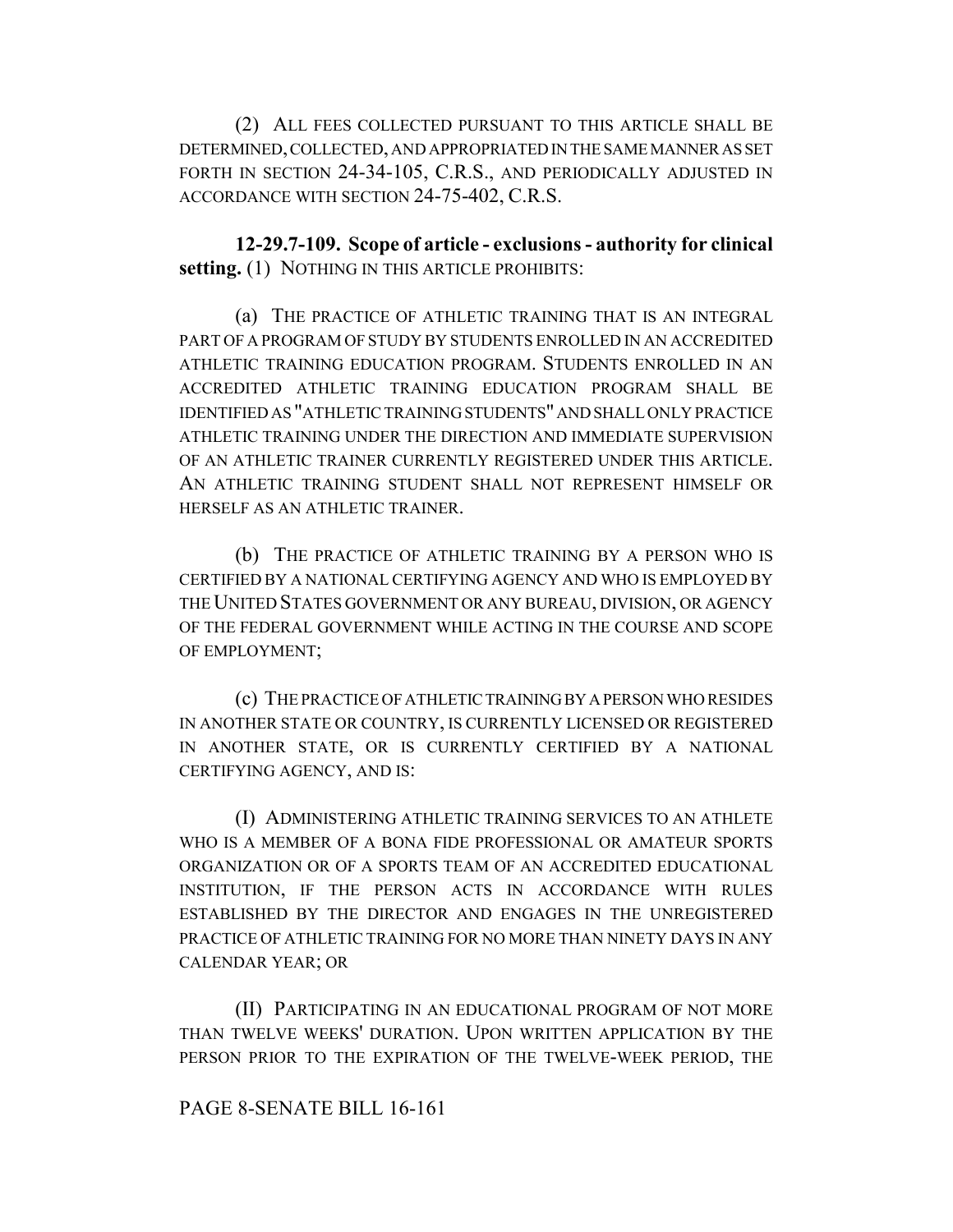DIRECTOR MAY GRANT AN EXTENSION OF TIME.

(d) THE PRACTICE OF ANY HEALTH CARE PROFESSION, OTHER THAN ATHLETIC TRAINING, BY A PERSON LICENSED OR REGISTERED UNDER ANY OTHER ARTICLE OF THIS TITLE IN ACCORDANCE WITH THE LAWFUL SCOPE OF PRACTICE OF THE OTHER PROFESSION OR THE PERFORMANCE OF ACTIVITIES DESCRIBED IN SUBSECTION (2) OF THIS SECTION, IF THE PERSON DOES NOT REPRESENT HIMSELF OR HERSELF AS AN ATHLETIC TRAINER OR AS ENGAGING IN THE PRACTICE OF ATHLETIC TRAINING;

(e) ATHLETIC TRAINING BY A PATIENT FOR HIMSELF OR HERSELF OR GRATUITOUS ATHLETIC TRAINING BY A FRIEND OR FAMILY MEMBER WHO DOES NOT REPRESENT HIMSELF OR HERSELF AS AN ATHLETIC TRAINER.

(2) NOTHING IN THIS ARTICLE LIMITS OR PROHIBITS THE ADMINISTRATION OF ROUTINE ASSISTANCE OR FIRST AID BY A PERSON WHO IS NOT A REGISTERED ATHLETIC TRAINER FOR INJURIES OR ILLNESSES SUSTAINED AT AN ATHLETIC EVENT OR PROGRAM.

(3) NOTHING IN THIS ARTICLE REQUIRES AN ENTITY OFFERING OR SPONSORING AN ATHLETIC EVENT OR REGULAR ATHLETIC ACTIVITY, INCLUDING A YOUTH SPORTS TEAM OR PROGRAM WHOSE PARTICIPANTS ARE EIGHTEEN YEARS OF AGE OR YOUNGER, TO EMPLOY A REGISTERED ATHLETIC TRAINER.

(4) (a) A SCHOOL COACH, ATHLETIC DIRECTOR, OR OTHER EMPLOYEE OR A PERSON CONTRACTED WITH A SCHOOL IS NOT ENGAGING IN THE PRACTICE OF ATHLETIC TRAINING WHEN HE OR SHE ENGAGES IN OR HOLDS RESPONSIBILITY FOR THE FOLLOWING ACTIVITIES IN THE COURSE OF HIS OR HER REGULARLY SCHEDULED DUTIES:

(I) PLANNING, ADMINISTERING, OR MODIFYING METHODS FOR PREVENTION AND RISK MANAGEMENT OF INJURIES AND ILLNESSES;

(II) ADMINISTERING ROUTINE ASSISTANCE FOR FIRST AID TO AN INJURED ATHLETE;

(III) DIRECTING CONDITIONING EXERCISES;

(IV) EDUCATING OR COUNSELING ATHLETES CONCERNING THE

# PAGE 9-SENATE BILL 16-161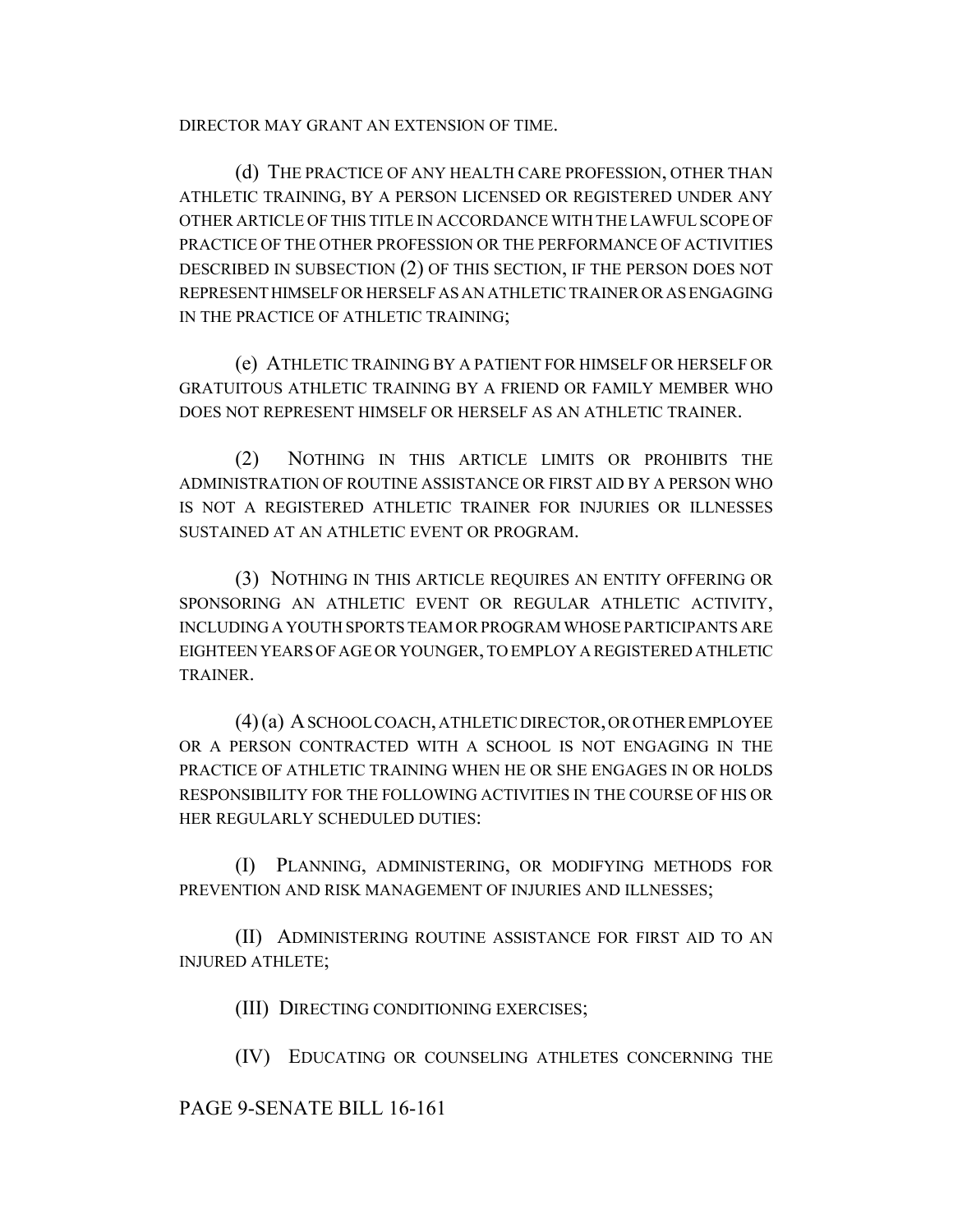PREVENTION OF INJURIES AND ILLNESSES; OR

(V) REFERRING AN ATHLETE TO A LICENSED HEALTH CARE PROFESSIONAL.

(b) AS USED IN THIS SUBSECTION (4), "SCHOOL" MEANS A PUBLIC OR PRIVATE ELEMENTARY, MIDDLE, JUNIOR HIGH, OR HIGH SCHOOL.

(5) A REGISTERED ATHLETIC TRAINER MAY PROVIDE ATHLETIC TRAINING SERVICES IN A CLINICAL SETTING TO A PERSON WHO IS NOT AN ATHLETE IF THE ATHLETIC TRAINER IS UNDER THE DIRECTION AND SUPERVISION OF A COLORADO-LICENSED OR OTHERWISE LAWFULLY PRACTICING PHYSICIAN, DENTIST, OR HEALTH CARE PROFESSIONAL WHO TREATS SPORTS OR MUSCULOSKELETAL INJURIES. AS USED IN THIS SUBSECTION (5), "DIRECTION AND SUPERVISION" MEANS THE ISSUANCE OF WRITTEN OR ORAL DIRECTIVES BY THE PHYSICIAN, DENTIST, OR LICENSED HEALTH CARE PROFESSIONAL TO THE REGISTERED ATHLETIC TRAINER PERTAINING TO THE ATHLETIC TRAINING SERVICES TO BE PROVIDED.

**12-29.7-110. Grounds for discipline - disciplinary proceedings.** (1) THE DIRECTOR MAY TAKE DISCIPLINARY ACTION AGAINST A REGISTRANT IF THE DIRECTOR FINDS THAT THE REGISTRANT HAS REPRESENTED HIMSELF OR HERSELF AS A REGISTERED ATHLETIC TRAINER AFTER THE EXPIRATION, SUSPENSION, OR REVOCATION OF HIS OR HER REGISTRATION.

(2) THE DIRECTOR MAY REVOKE, DENY, SUSPEND, OR REFUSE TO RENEW A REGISTRATION OR ISSUE A CEASE-AND-DESIST ORDER IN ACCORDANCE WITH THIS SECTION UPON REASONABLE GROUNDS THAT THE REGISTRANT:

(a) HAS ENGAGED IN A SEXUAL ACT WITH A PERSON RECEIVING SERVICES WHILE A THERAPEUTIC RELATIONSHIP EXISTED OR WITHIN SIX MONTHS IMMEDIATELY FOLLOWING TERMINATION OF THE THERAPEUTIC RELATIONSHIP. FOR THE PURPOSES OF THIS PARAGRAPH (a):

(I) "SEXUAL ACT" MEANS SEXUAL CONTACT, SEXUAL INTRUSION, OR SEXUAL PENETRATION AS DEFINED IN SECTION 18-3-401, C.R.S.

(II) "THERAPEUTIC RELATIONSHIP" MEANS THE PERIOD BEGINNING

PAGE 10-SENATE BILL 16-161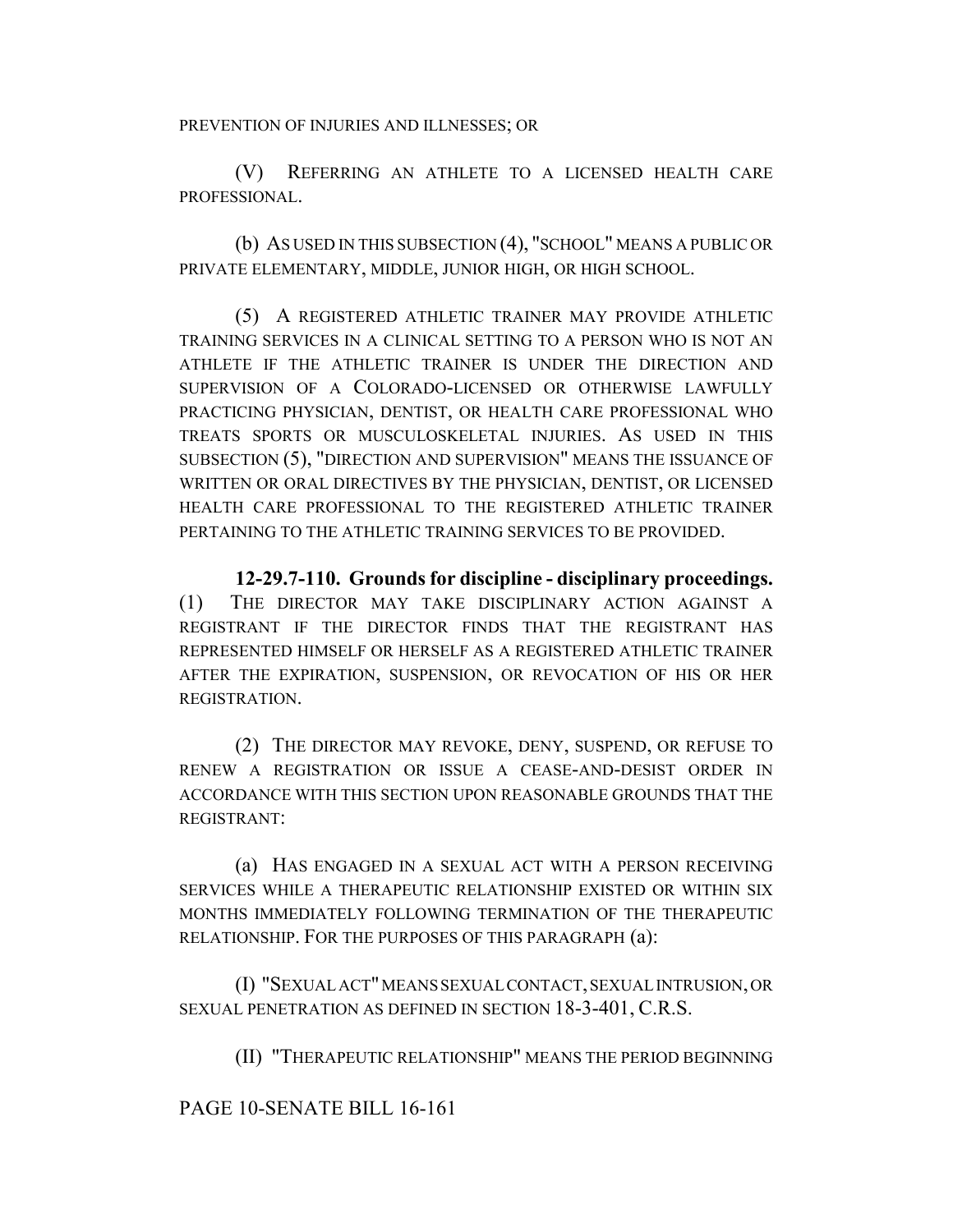WITH THE INITIAL EVALUATION AND ENDING UPON THE WRITTEN TERMINATION OF TREATMENT.WHEN AN INDIVIDUAL RECEIVING SERVICES IS AN ATHLETE PARTICIPATING ON A SPORTS TEAM OPERATED UNDER THE AUSPICES OF A BONA FIDE AMATEUR SPORTS ORGANIZATION OR AN ACCREDITED EDUCATIONAL INSTITUTION THAT EMPLOYS THE REGISTRANT, THE THERAPEUTIC RELATIONSHIP EXISTS FROM THE TIME THE ATHLETE BECOMES AFFILIATED WITH THE TEAM UNTIL THE AFFILIATION ENDS OR THE ATHLETIC TRAINER TERMINATES THE PROVISION OF ATHLETIC TRAINING SERVICES TO THE TEAM, WHICHEVER OCCURS FIRST.

(b) HAS FALSIFIED INFORMATION IN AN APPLICATION OR HAS ATTEMPTED TO OBTAIN OR HAS OBTAINED A REGISTRATION BY FRAUD, DECEPTION, OR MISREPRESENTATION;

(c) IS AN EXCESSIVE OR HABITUAL USER OR ABUSER OF ALCOHOL OR HABIT-FORMING DRUGS OR IS A HABITUAL USER OF A CONTROLLED SUBSTANCE, AS DEFINED IN SECTION 18-18-102 (5), C.R.S., OR OTHER DRUGS HAVING SIMILAR EFFECTS; EXCEPT THAT THE DIRECTOR HAS THE DISCRETION NOT TO DISCIPLINE THE REGISTRANT IF HE OR SHE IS PARTICIPATING IN GOOD FAITH IN A PROGRAM APPROVED BY THE DIRECTOR TO END THE USE OR ABUSE;

(d) (I) HAS FAILED TO NOTIFY THE DIRECTOR, AS REQUIRED BY SECTION 12-29.7-113, OF A PHYSICAL OR MENTAL ILLNESS OR CONDITION THAT AFFECTS THE REGISTRANT'S ABILITY TO PROVIDE ATHLETIC TRAINING SERVICES WITH REASONABLE SKILL AND SAFETY OR THAT MAY ENDANGER THE HEALTH OR SAFETY OF INDIVIDUALS RECEIVING ATHLETIC TRAINING SERVICES;

(II) HAS FAILED TO ACT WITHIN THE LIMITATIONS CREATED BY A PHYSICAL OR MENTAL ILLNESS OR CONDITION THAT RENDERS THE REGISTRANT UNABLE TO PERFORM ATHLETIC TRAINING WITH REASONABLE SKILL AND SAFETY OR THAT MAY ENDANGER THE HEALTH OR SAFETY OF PERSONS UNDER HIS OR HER CARE; OR

(III) HAS FAILED TO COMPLY WITH THE LIMITATIONS AGREED TO UNDER A CONFIDENTIAL AGREEMENT ENTERED PURSUANT TO SECTION 12-29.7-113;

(e) HAS HAD A REGISTRATION OR LICENSE SUSPENDED OR REVOKED

PAGE 11-SENATE BILL 16-161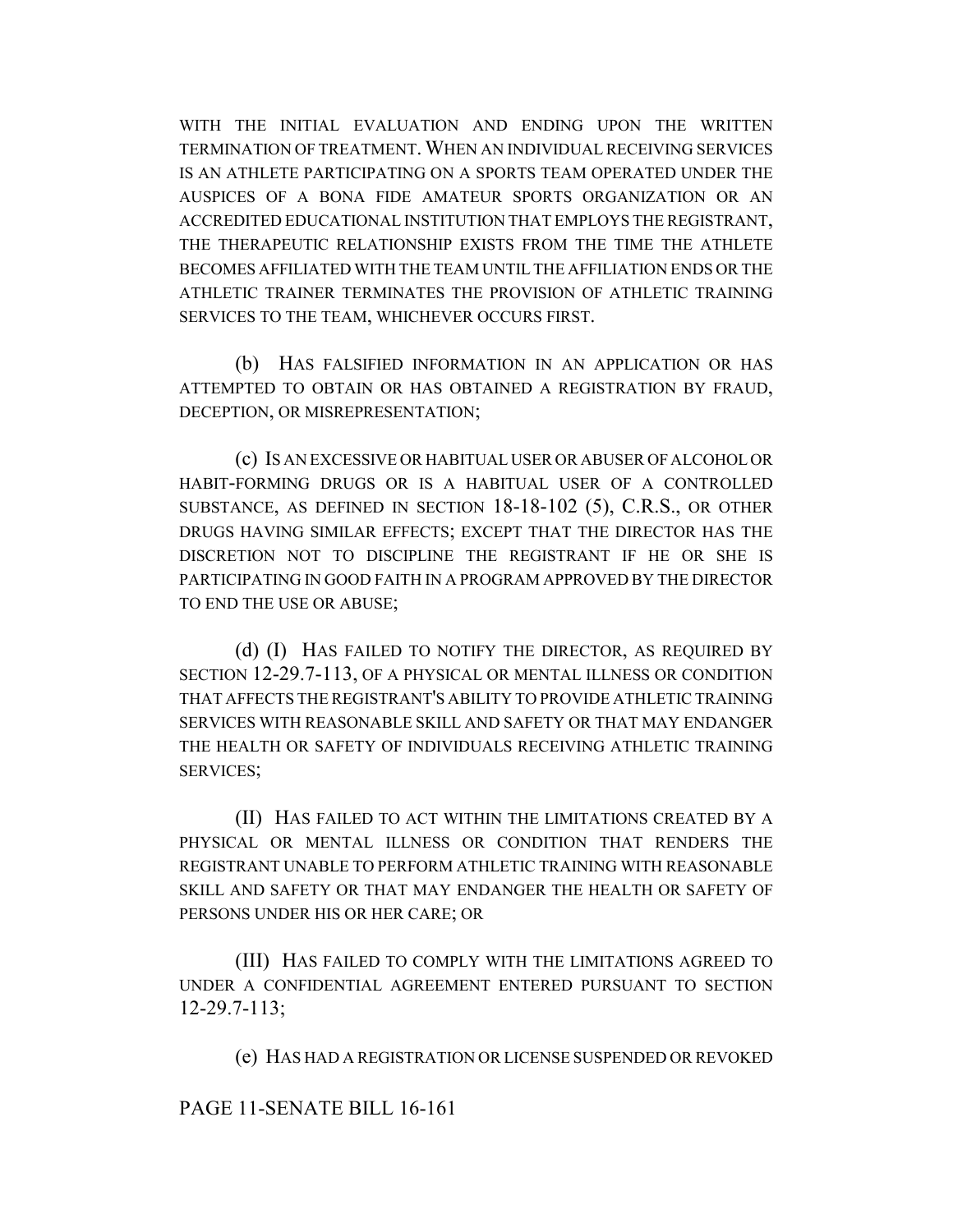FOR ACTIONS THAT ARE A VIOLATION OF THIS ARTICLE;

(f) HAS BEEN CONVICTED OF OR PLED GUILTY OR NOLO CONTENDERE TO A FELONY OR ANY CRIME DEFINED IN TITLE 18,C.R.S.A CERTIFIED COPY OF THE JUDGMENT OF A COURT OF COMPETENT JURISDICTION OF THE CONVICTION OR PLEA IS PRIMA FACIE EVIDENCE OF THE CONVICTION OR PLEA. IN CONSIDERING THE DISCIPLINARY ACTION, THE DIRECTOR IS GOVERNED BY SECTION 24-5-101, C.R.S.

(g) HAS PRACTICED ATHLETIC TRAINING WITHOUT A REGISTRATION;

(h) HAS FAILED TO NOTIFY THE DIRECTOR OF ANY DISCIPLINARY ACTION IN REGARD TO THE PERSON'S PAST OR CURRENTLY HELD LICENSE, CERTIFICATE, OR REGISTRATION REQUIRED TO PRACTICE ATHLETIC TRAINING IN THIS STATE OR ANY OTHER JURISDICTION;

(i) HAS REFUSED TO SUBMIT TO A PHYSICAL OR MENTAL EXAMINATION WHEN SO ORDERED BY THE DIRECTOR PURSUANT TO SECTION 12-29.7-112;

(j) HAS FAILED TO PRACTICE PURSUANT TO THE DIRECTION OF A COLORADO-LICENSED OR OTHERWISE LAWFULLY PRACTICING PHYSICIAN, DENTIST, OR HEALTH CARE PROFESSIONAL;

(k) HAS PRACTICED ATHLETIC TRAINING IN A MANNER THAT FAILS TO MEET GENERALLY ACCEPTED STANDARDS OF ATHLETIC TRAINING PRACTICE; OR

(l) HAS OTHERWISE VIOLATED ANY PROVISION OF THIS ARTICLE.

(3) EXCEPT AS OTHERWISE PROVIDED IN SUBSECTION (2) OF THIS SECTION, THE DIRECTOR NEED NOT FIND THAT THE ACTIONS THAT ARE GROUNDS FOR DISCIPLINE WERE WILLFUL BUT MAY CONSIDER WHETHER THE ACTIONS WERE WILLFUL WHEN DETERMINING THE NATURE OF DISCIPLINARY SANCTIONS TO BE IMPOSED.

(4) (a) THE DIRECTOR MAY COMMENCE A PROCEEDING TO DISCIPLINE A REGISTRANT WHEN THE DIRECTOR HAS REASONABLE GROUNDS TO BELIEVE THAT THE REGISTRANT HAS COMMITTED AN ACT ENUMERATED IN THIS SECTION.

PAGE 12-SENATE BILL 16-161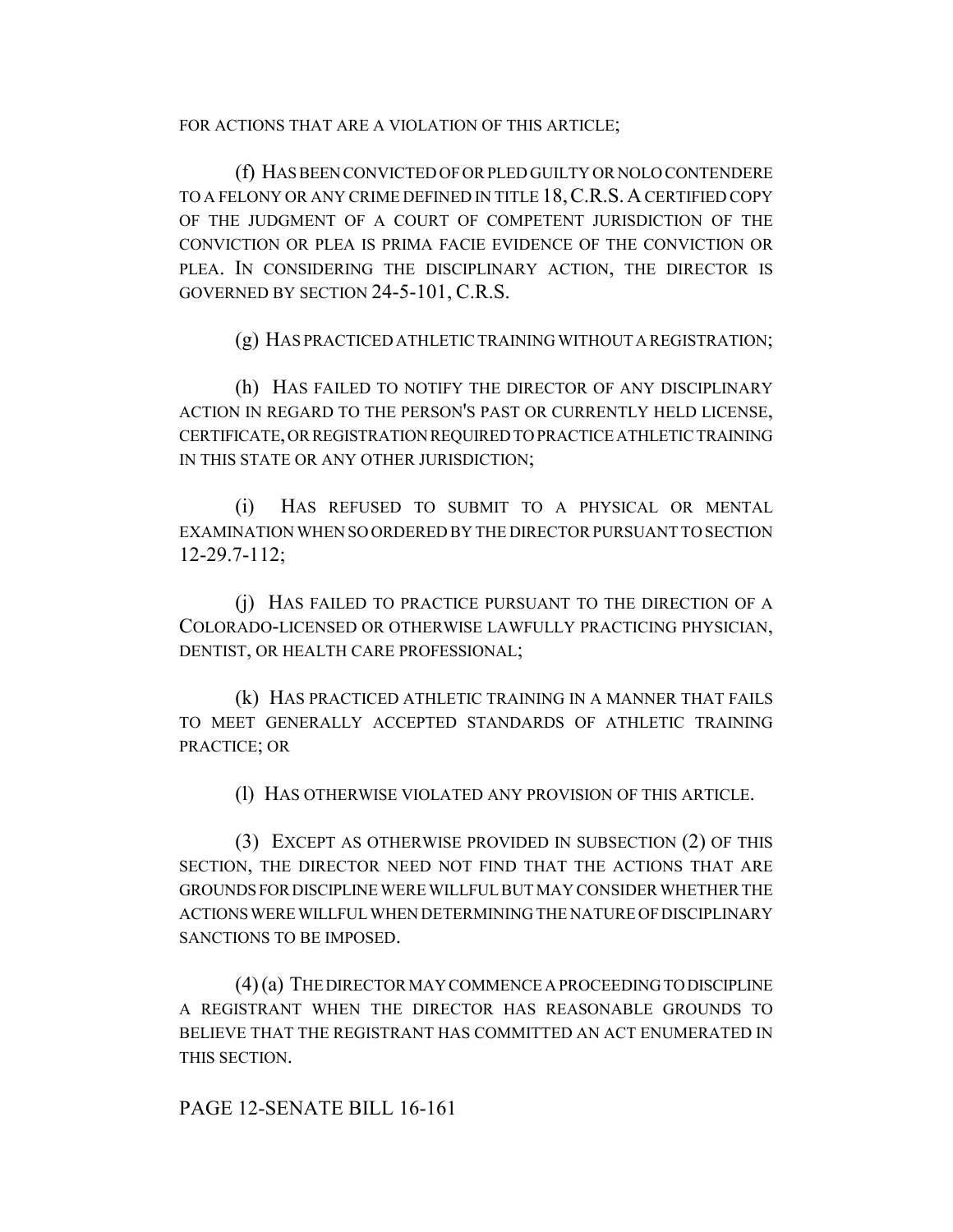(b) IN ANY PROCEEDING HELD UNDER THIS SECTION, THE DIRECTOR MAY ACCEPT AS EVIDENCE OF GROUNDS FOR DISCIPLINARY ACTION ANY DISCIPLINARY ACTION TAKEN AGAINST A REGISTRANT IN ANOTHER JURISDICTION IF THE VIOLATION THAT PROMPTED THE DISCIPLINARY ACTION IN THE OTHER JURISDICTION WOULD BE GROUNDS FOR DISCIPLINARY ACTION UNDER THIS ARTICLE.

(5) DISCIPLINARY PROCEEDINGS SHALL BE CONDUCTED IN ACCORDANCE WITH ARTICLE 4 OF TITLE 24,C.R.S., AND THE HEARING AND OPPORTUNITY FOR REVIEW SHALL BE CONDUCTED PURSUANT TO THAT ARTICLE BY THE DIRECTOR OR BY AN ADMINISTRATIVE LAW JUDGE, AT THE DIRECTOR'S DISCRETION. THE DIRECTOR HAS THE AUTHORITY TO EXERCISE ALL POWERS AND DUTIES CONFERRED BY THIS ARTICLE DURING THE DISCIPLINARY PROCEEDINGS.

(6) (a) THE DIRECTOR MAY REQUEST THE ATTORNEY GENERAL TO SEEK AN INJUNCTION, IN ANY COURT OF COMPETENT JURISDICTION, TO ENJOIN A PERSON FROM COMMITTING AN ACT PROHIBITED BY THIS ARTICLE. WHEN SEEKING AN INJUNCTION UNDER THIS PARAGRAPH (a), THE ATTORNEY GENERAL IS NOT REQUIRED TO ALLEGE OR PROVE THE INADEQUACY OF ANY REMEDY AT LAW OR THAT SUBSTANTIAL OR IRREPARABLE DAMAGE IS LIKELY TO RESULT FROM A CONTINUED VIOLATION OF THIS ARTICLE.

(b) (I) THE DIRECTOR MAY INVESTIGATE, HOLD HEARINGS, AND GATHER EVIDENCE IN ALL MATTERS RELATED TO THE EXERCISE AND PERFORMANCE OF THE POWERS AND DUTIES OF THE DIRECTOR.

(II) IN ORDER TO AID THE DIRECTOR IN ANY HEARING OR INVESTIGATION INSTITUTED PURSUANT TO THIS SECTION, THE DIRECTOR OR AN ADMINISTRATIVE LAW JUDGE APPOINTED PURSUANT TO PARAGRAPH (c) OF THIS SUBSECTION (6) MAY ADMINISTER OATHS, TAKE AFFIRMATIONS OF WITNESSES, AND ISSUE SUBPOENAS COMPELLING THE ATTENDANCE OF WITNESSES AND THE PRODUCTION OF ALL RELEVANT RECORDS, PAPERS, BOOKS, DOCUMENTARY EVIDENCE, AND MATERIALS IN ANY HEARING, INVESTIGATION, ACCUSATION, OR OTHER MATTER BEFORE THE DIRECTOR OR AN ADMINISTRATIVE LAW JUDGE.

(III) UPON FAILURE OF ANY WITNESS OR REGISTRANT TO COMPLY WITH A SUBPOENA OR PROCESS, THE DISTRICT COURT OF THE COUNTY IN

# PAGE 13-SENATE BILL 16-161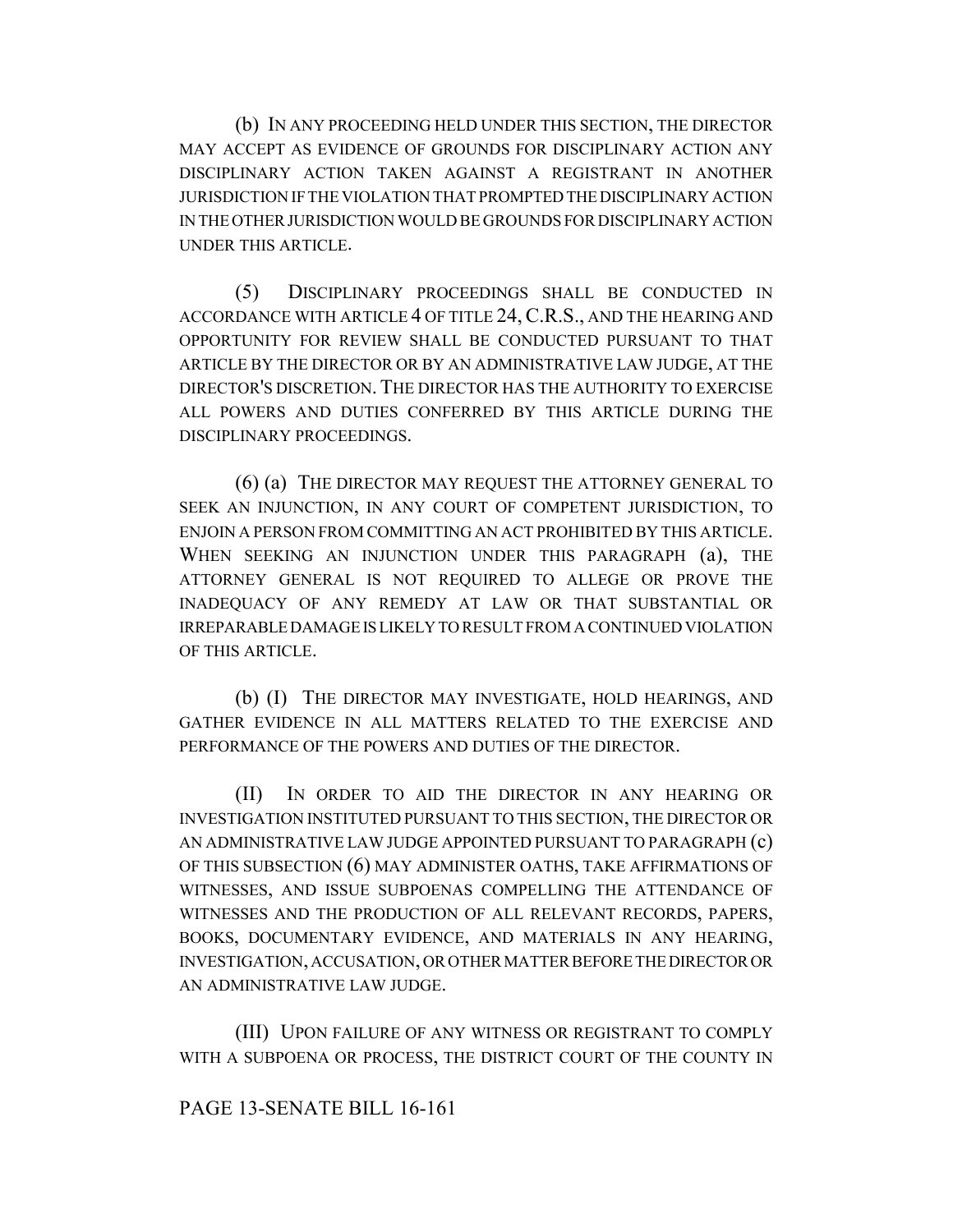WHICH THE SUBPOENAED PERSON OR REGISTRANT RESIDES OR CONDUCTS BUSINESS, UPON APPLICATION BY THE DIRECTOR WITH NOTICE TO THE SUBPOENAED PERSON OR REGISTRANT, MAY ISSUE TO THE PERSON OR REGISTRANT AN ORDER REQUIRING THE PERSON OR REGISTRANT TO APPEAR BEFORE THE DIRECTOR; PRODUCE THE RELEVANT PAPERS, BOOKS, RECORDS, DOCUMENTARY EVIDENCE, OR MATERIALS; OR GIVE EVIDENCE TOUCHING THE MATTER UNDER INVESTIGATION OR IN QUESTION. IF THE PERSON OR REGISTRANT FAILS TO OBEY THE ORDER OF THE COURT, THE PERSON OR REGISTRANT MAY BE HELD IN CONTEMPT OF COURT.

(c) THE DIRECTOR MAY APPOINT AN ADMINISTRATIVE LAW JUDGE PURSUANT TO PART 10 OF ARTICLE 30 OF TITLE 24, C.R.S., TO CONDUCT HEARINGS, TAKE EVIDENCE, MAKE FINDINGS, AND REPORT THE FINDINGS TO THE DIRECTOR.

(7) (a) THE DIRECTOR, THE DIRECTOR'S STAFF, ANY PERSON ACTING AS A WITNESS OR CONSULTANT TO THE DIRECTOR, ANY WITNESS TESTIFYING IN A PROCEEDING AUTHORIZED UNDER THIS ARTICLE, AND ANY PERSON WHO LODGES A COMPLAINT PURSUANT TO THIS ARTICLE IS IMMUNE FROM LIABILITY IN ANY CIVIL ACTION BROUGHT AGAINST HIM OR HER FOR ACTS OCCURRING WHILE ACTING IN HIS OR HER CAPACITY AS DIRECTOR, STAFF, CONSULTANT, OR WITNESS, RESPECTIVELY, IF THE INDIVIDUAL WAS ACTING IN GOOD FAITH WITHIN THE SCOPE OF HIS OR HER RESPECTIVE CAPACITY, MADE A REASONABLE EFFORT TO OBTAIN THE FACTS OF THE MATTER AS TO WHICH HE OR SHE ACTED, AND ACTED IN THE REASONABLE BELIEF THAT THE ACTION TAKEN BY HIM OR HER WAS WARRANTED BY THE FACTS.

(b) A PERSON PARTICIPATING IN GOOD FAITH IN MAKING A COMPLAINT OR REPORT OR IN AN INVESTIGATIVE OR ADMINISTRATIVE PROCEEDING PURSUANT TO THIS SECTION IS IMMUNE FROM ANY CIVIL OR CRIMINAL LIABILITY THAT OTHERWISE MIGHT RESULT BY REASON OF THE PARTICIPATION.

(8) A FINAL ACTION OF THE DIRECTOR IS SUBJECT TO JUDICIAL REVIEW BY THE COURT OF APPEALS PURSUANT TO SECTION 24-4-106 (11), C.R.S. THE DIRECTOR MAY INSTITUTE A JUDICIAL PROCEEDING IN ACCORDANCE WITH SECTION 24-4-106,C.R.S., TO ENFORCE THE DIRECTOR'S ORDER.

(9) AN EMPLOYER OF AN ATHLETIC TRAINER SHALL REPORT TO THE

# PAGE 14-SENATE BILL 16-161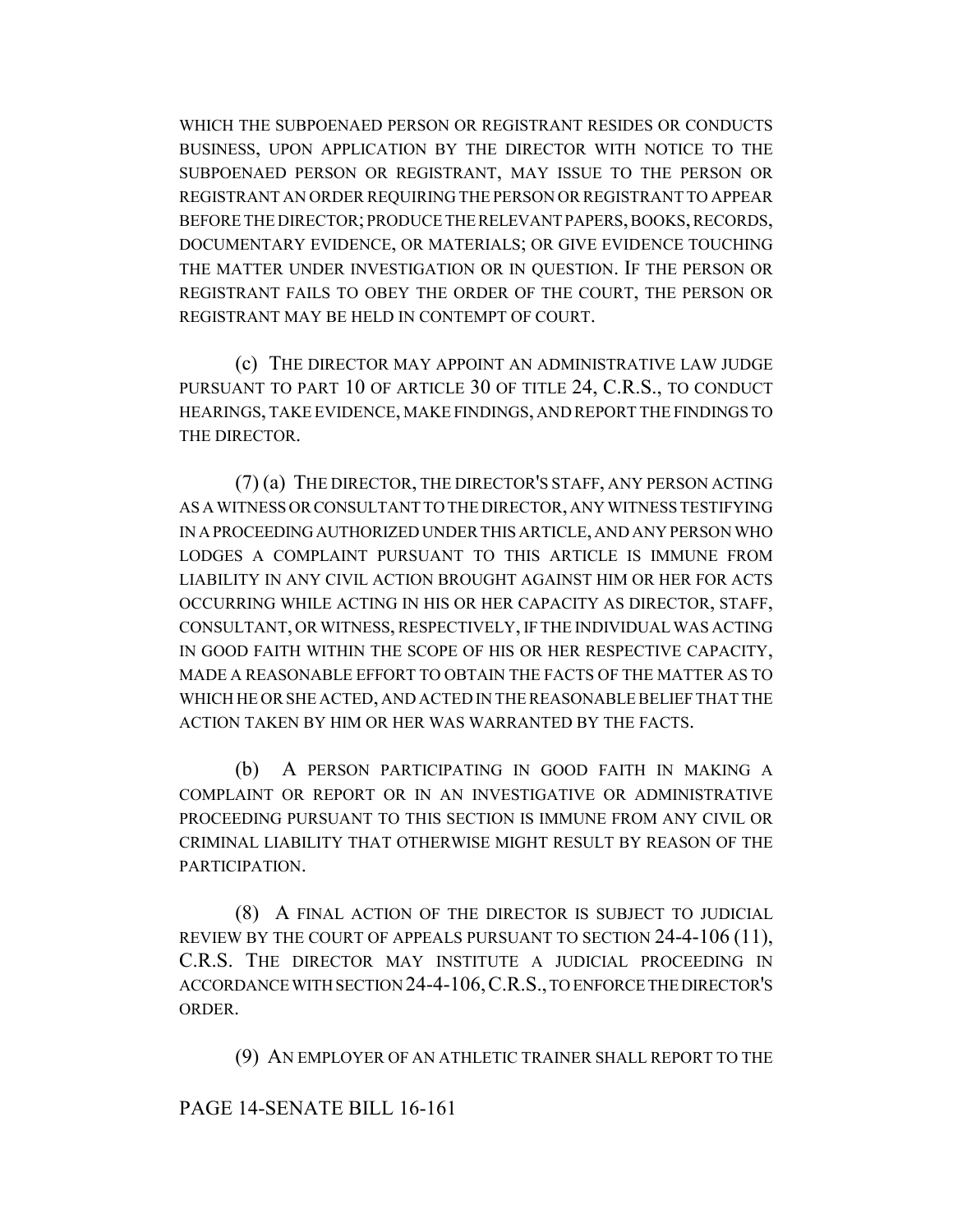DIRECTOR ANY DISCIPLINARY ACTION TAKEN AGAINST THE ATHLETIC TRAINER OR THE RESIGNATION OF THE ATHLETIC TRAINER IN LIEU OF DISCIPLINARY ACTION FOR CONDUCT THAT VIOLATES THIS ARTICLE.

(10) WHEN A COMPLAINT OR AN INVESTIGATION DISCLOSES AN INSTANCE OF MISCONDUCT THAT, IN THE OPINION OF THE DIRECTOR, WARRANTS FORMAL ACTION, THE DIRECTOR SHALL NOT RESOLVE THE COMPLAINT BY A DEFERRED SETTLEMENT, ACTION, JUDGMENT, OR PROSECUTION.

**12-29.7-111. Cease-and-desist orders.** (1) (a) IF IT APPEARS TO THE DIRECTOR, BASED UPON CREDIBLE EVIDENCE AS PRESENTED IN A WRITTEN COMPLAINT BY ANY PERSON, THAT A REGISTRANT IS ACTING IN A MANNER THAT IS AN IMMINENT THREAT TO THE HEALTH AND SAFETY OF THE PUBLIC OR THAT A PERSON IS ACTING OR HAS ACTED WITHOUT THE REQUIRED REGISTRATION, THE DIRECTOR MAY ISSUE AN ORDER TO CEASE AND DESIST THE ACTIVITY. THE DIRECTOR SHALL SET FORTH THE STATUTES AND RULES ALLEGED TO HAVE BEEN VIOLATED, THE FACTS ALLEGED TO HAVE CONSTITUTED THE VIOLATION, AND THE REQUIREMENT THAT ALL UNLAWFUL ACTS OR UNREGISTERED PRACTICES IMMEDIATELY CEASE.

(b) WITHIN TEN DAYS AFTER SERVICE OF THE ORDER TO CEASE AND DESIST PURSUANT TO PARAGRAPH (a) OF THIS SUBSECTION (1), THE RESPONDENT MAY REQUEST A HEARING ON THE QUESTION OF WHETHER ACTS OR PRACTICES IN VIOLATION OF THIS ARTICLE OR RULES ADOPTED UNDER THIS ARTICLE HAVE OCCURRED. THE HEARING SHALL BE CONDUCTED PURSUANT TO SECTIONS 24-4-104 AND 24-4-105, C.R.S.

(2) (a) IF IT APPEARS TO THE DIRECTOR, BASED UPON CREDIBLE EVIDENCE AS PRESENTED IN A WRITTEN COMPLAINT BY ANY PERSON, THAT A PERSON HAS VIOLATED ANY OTHER PORTION OF THIS ARTICLE OR RULES ADOPTED UNDER THIS ARTICLE, IN ADDITION TO ANY SPECIFIC POWERS GRANTED PURSUANT TO THIS ARTICLE, THE DIRECTOR MAY ISSUE TO THE PERSON AN ORDER TO SHOW CAUSE AS TO WHY THE DIRECTOR SHOULD NOT ISSUE A FINAL ORDER DIRECTING THE PERSON TO CEASE AND DESIST FROM THE UNLAWFUL ACT OR UNREGISTERED PRACTICE.

(b) THE DIRECTOR SHALL PROMPTLY NOTIFY A PERSON AGAINST WHOM THE DIRECTOR HAS ISSUED AN ORDER TO SHOW CAUSE PURSUANT TO PARAGRAPH (a) OF THIS SUBSECTION (2) OF THE ISSUANCE OF THE ORDER,

# PAGE 15-SENATE BILL 16-161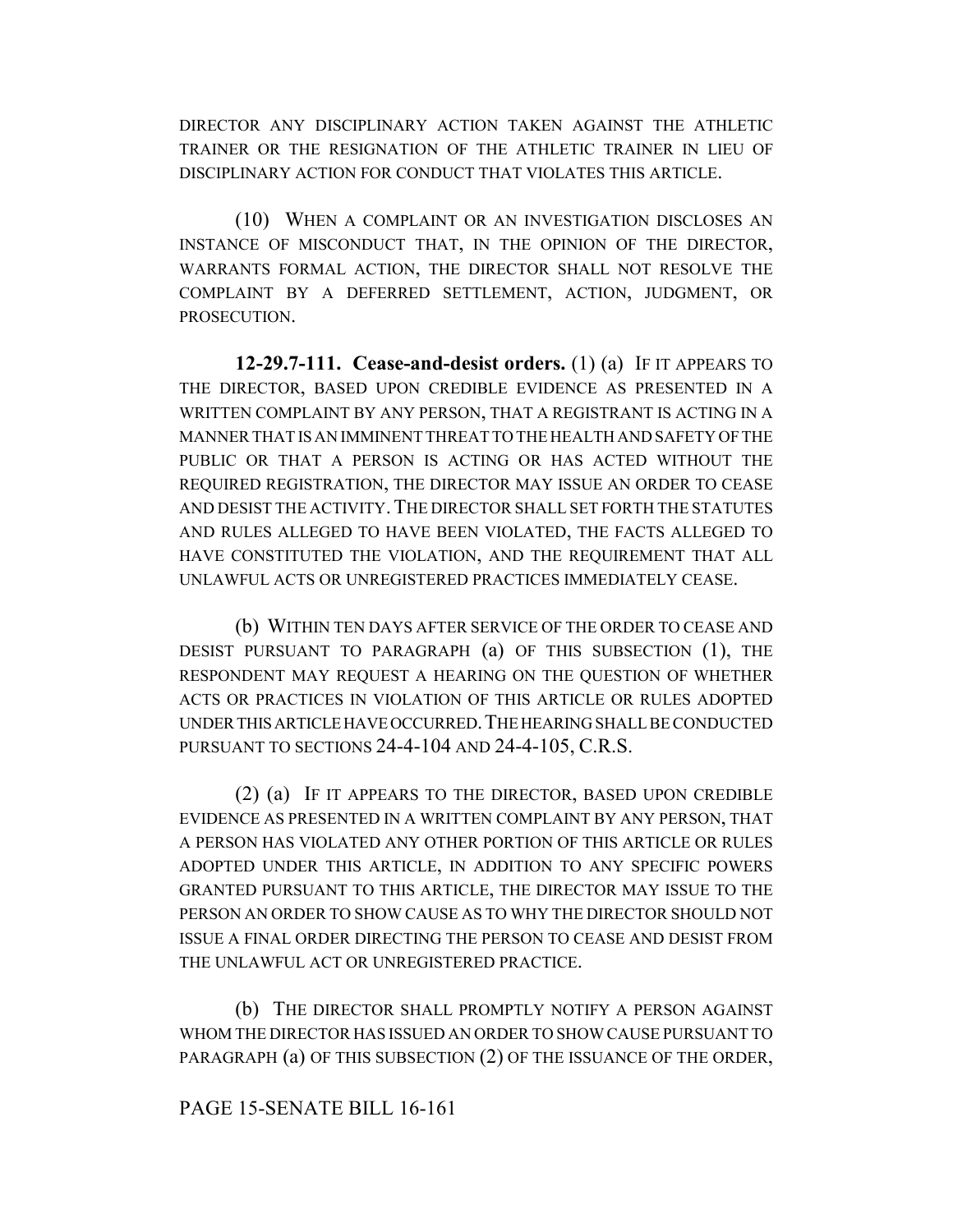ALONG WITH A COPY OF THE ORDER, THE FACTUAL AND LEGAL BASIS FOR THE ORDER, AND THE DATE SET BY THE DIRECTOR FOR A HEARING ON THE ORDER. THE DIRECTOR MAY SERVE THE NOTICE ON THE PERSON BY PERSONAL SERVICE, BY FIRST-CLASS, POSTAGE-PREPAID UNITED STATES MAIL, OR IN ANOTHER MANNER AS MAY BE PRACTICABLE. PERSONAL SERVICE OR MAILING OF AN ORDER OR DOCUMENT PURSUANT TO THIS PARAGRAPH (b) CONSTITUTES NOTICE OF THE ORDER TO THE PERSON.

(c) (I) THE DIRECTOR SHALL HOLD THE HEARING ON AN ORDER TO SHOW CAUSE NO SOONER THAN TEN AND NO LATER THAN FORTY-FIVE CALENDAR DAYS AFTER THE DATE THE DIRECTOR TRANSMITTED OR SERVED THE NOTICE AS PROVIDED IN PARAGRAPH (b) OF THIS SUBSECTION (2). THE DIRECTOR MAY CONTINUE THE HEARING BY AGREEMENT OF ALL PARTIES BASED UPON THE COMPLEXITY OF THE MATTER, NUMBER OF PARTIES TO THE MATTER, AND LEGAL ISSUES PRESENTED IN THE MATTER, BUT IN NO EVENT SHALL THE DIRECTOR HOLD THE HEARING LATER THAN SIXTY CALENDAR DAYS AFTER THE DATE THE NOTICE WAS TRANSMITTED OR SERVED.

(II) IF A PERSON AGAINST WHOM AN ORDER TO SHOW CAUSE HAS BEEN ISSUED PURSUANT TO PARAGRAPH (a) OF THIS SUBSECTION (2) DOES NOT APPEAR AT THE HEARING, THE DIRECTOR MAY PRESENT EVIDENCE THAT NOTIFICATION WAS PROPERLY SENT OR SERVED ON THE PERSON PURSUANT TO PARAGRAPH (b) OF THIS SUBSECTION (2) AND OTHER EVIDENCE RELATED TO THE MATTER AS THE DIRECTOR DEEMS APPROPRIATE. THE DIRECTOR SHALL ISSUE THE ORDER WITHIN TEN DAYS AFTER THE DIRECTOR'S DETERMINATION RELATED TO REASONABLE ATTEMPTS TO NOTIFY THE RESPONDENT, AND THE ORDER BECOMES FINAL AS TO THAT PERSON BY OPERATION OF LAW. THE HEARING SHALL BE CONDUCTED PURSUANT TO SECTIONS 24-4-104 AND 24-4-105, C.R.S.

(III) IF THE DIRECTOR REASONABLY FINDS THAT THE PERSON AGAINST WHOM THE ORDER TO SHOW CAUSE WAS ISSUED IS ACTING OR HAS ACTED WITHOUT THE REQUIRED REGISTRATION, OR HAS OR IS ABOUT TO ENGAGE IN ACTS OR PRACTICES CONSTITUTING VIOLATIONS OF THIS ARTICLE OR RULES ADOPTED UNDER THIS ARTICLE, THE DIRECTOR MAY ISSUE A FINAL CEASE-AND-DESIST ORDER, DIRECTING THE PERSON TO CEASE AND DESIST FROM FURTHER UNLAWFUL ACTS OR UNREGISTERED PRACTICES.

(IV) THE DIRECTOR SHALL PROVIDE NOTICE, IN THE MANNER SET FORTH IN PARAGRAPH (b) OF THIS SUBSECTION (2), OF THE FINAL

#### PAGE 16-SENATE BILL 16-161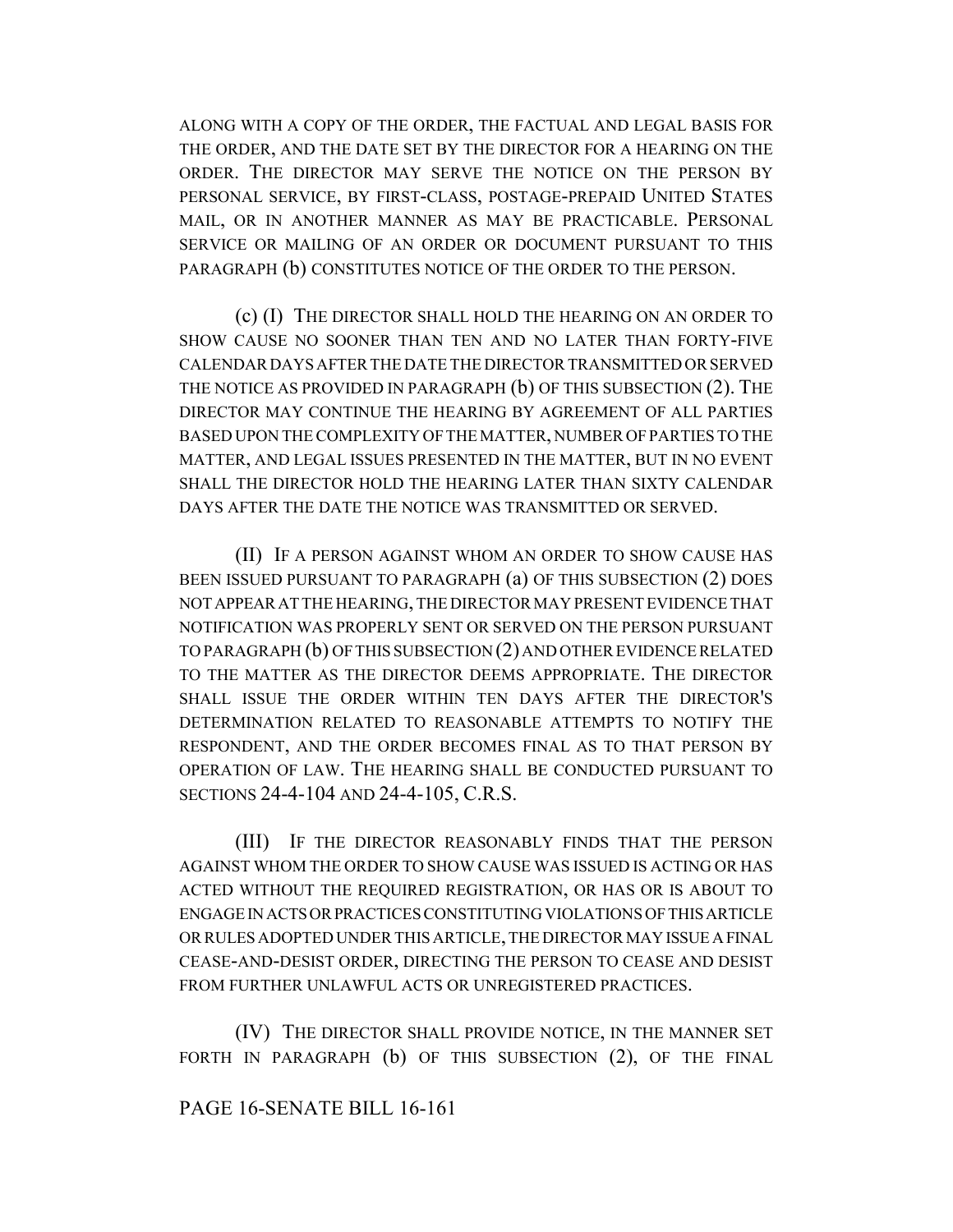CEASE-AND-DESIST ORDER WITHIN TEN CALENDAR DAYS AFTER THE HEARING CONDUCTED PURSUANT TO THIS PARAGRAPH (c) TO EACH PERSON AGAINST WHOM THE FINAL ORDER HAS BEEN ISSUED. THE FINAL ORDER ISSUED PURSUANT TO SUBPARAGRAPH (III) OF THIS PARAGRAPH (c) IS EFFECTIVE WHEN ISSUED AND IS A FINAL ORDER FOR PURPOSES OF JUDICIAL REVIEW.

(3) IF IT APPEARS TO THE DIRECTOR, BASED UPON CREDIBLE EVIDENCE PRESENTED TO THE DIRECTOR, THAT A PERSON HAS ENGAGED OR IS ABOUT TO ENGAGE IN AN UNREGISTERED ACT OR PRACTICE; AN ACT OR PRACTICE CONSTITUTING A VIOLATION OF THIS ARTICLE, A RULE PROMULGATED PURSUANT TO THIS ARTICLE, OR AN ORDER ISSUED PURSUANT TO THIS ARTICLE; OR AN ACT OR PRACTICE CONSTITUTING GROUNDS FOR ADMINISTRATIVE SANCTION PURSUANT TO THIS ARTICLE, THE DIRECTOR MAY ENTER INTO A STIPULATION WITH THE PERSON.

(4) IF ANY PERSON FAILS TO COMPLY WITH A FINAL CEASE-AND-DESIST ORDER OR A STIPULATION, THE DIRECTOR MAY REQUEST THE ATTORNEY GENERAL OR THE DISTRICT ATTORNEY FOR THE JUDICIAL DISTRICT IN WHICH THE ALLEGED VIOLATION EXISTS TO BRING, AND IF SO REQUESTED SUCH ATTORNEY SHALL BRING, SUIT FOR A TEMPORARY RESTRAINING ORDER AND FOR INJUNCTIVE RELIEF TO PREVENT ANY FURTHER OR CONTINUED VIOLATION OF THE FINAL ORDER.

(5) A PERSON AGGRIEVED BY THE FINAL CEASE-AND-DESIST ORDER MAY SEEK JUDICIAL REVIEW OF THE DIRECTOR'S DETERMINATION OR OF THE DIRECTOR'S FINAL ORDER AS PROVIDED IN SECTION 12-29.7-110 (8).

**12-29.7-112. Mental or physical examination of registrants.** (1) IF THE DIRECTOR HAS REASONABLE CAUSE TO BELIEVE THAT A REGISTRANT IS UNABLE TO PRACTICE WITH REASONABLE SKILL AND SAFETY, THE DIRECTOR MAY ORDER THE REGISTRANT TO TAKE A MENTAL OR PHYSICAL EXAMINATION ADMINISTERED BY A PHYSICIAN OR OTHER LICENSED HEALTH CARE PROFESSIONAL DESIGNATED BY THE DIRECTOR. UNLESS DUE TO CIRCUMSTANCES BEYOND THE REGISTRANT'S CONTROL, IF THE REGISTRANT REFUSES TO UNDERGO A MENTAL OR PHYSICAL EXAMINATION, THE DIRECTOR MAY SUSPEND THE PERSON'S REGISTRATION UNTIL THE RESULTS OF THE EXAMINATION ARE KNOWN AND THE DIRECTOR HAS MADE A DETERMINATION OF THE REGISTRANT'S FITNESS TO PRACTICE. THE DIRECTOR SHALL PROCEED WITH AN ORDER FOR EXAMINATION AND

PAGE 17-SENATE BILL 16-161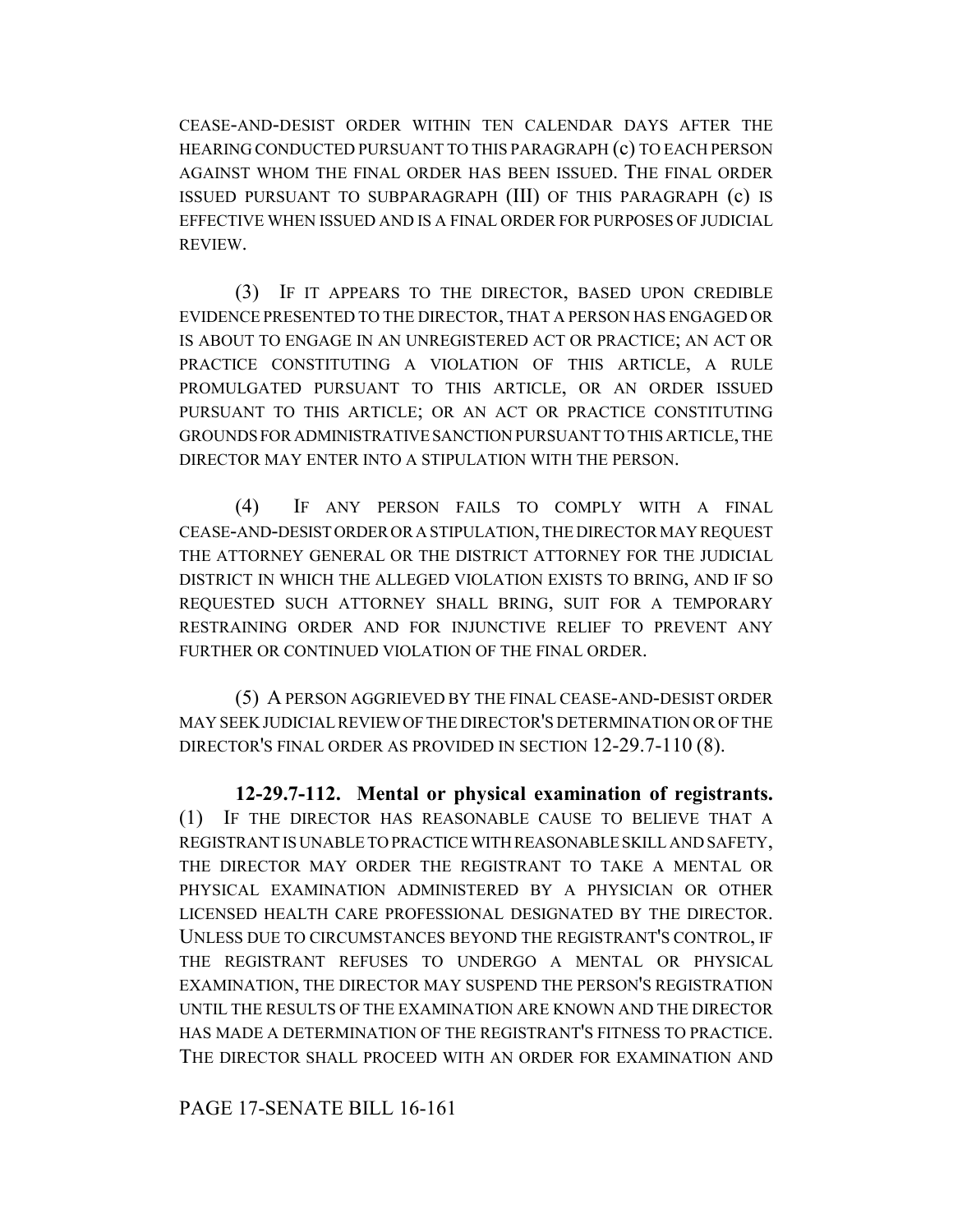#### SHALL MAKE HIS OR HER DETERMINATION IN A TIMELY MANNER.

(2) THE DIRECTOR SHALL INCLUDE IN AN ORDER REQUIRING A REGISTRANT TO UNDERGO A MENTAL OR PHYSICAL EXAMINATION THE BASIS OF THE DIRECTOR'S REASONABLE CAUSE TO BELIEVE THAT THE REGISTRANT IS UNABLE TO PRACTICE WITH REASONABLE SKILL AND SAFETY. FOR PURPOSES OF A DISCIPLINARY PROCEEDING AUTHORIZED UNDER THIS ARTICLE, THE REGISTRANT IS DEEMED TO HAVE WAIVED ALL OBJECTIONS TO THE ADMISSIBILITY OF THE EXAMINING PHYSICIAN'S OR LICENSED HEALTH CARE PROFESSIONAL'S TESTIMONY OR EXAMINATION REPORTS ON THE GROUND THAT THEY ARE PRIVILEGED COMMUNICATIONS.

(3) THE REGISTRANT MAY SUBMIT TO THE DIRECTOR TESTIMONY OR EXAMINATION REPORTS FROM A PHYSICIAN CHOSEN BY THE REGISTRANT AND PERTAINING TO ANY CONDITION THAT THE DIRECTOR HAS ALLEGED MAY PRECLUDE THE REGISTRANT FROM PRACTICING WITH REASONABLE SKILL AND SAFETY. THE TESTIMONY AND REPORTS SUBMITTED BY THE REGISTRANT MAY BE CONSIDERED BY THE DIRECTOR IN CONJUNCTION WITH, BUT NOT IN LIEU OF, TESTIMONY AND EXAMINATION REPORTS OF THE PHYSICIAN DESIGNATED BY THE DIRECTOR.

(4) THE RESULTS OF A MENTAL OR PHYSICAL EXAMINATION ORDERED BY THE DIRECTOR SHALL NOT BE USED AS EVIDENCE IN ANY PROCEEDING OTHER THAN ONE BEFORE THE DIRECTOR AND SHALL NOT BE DEEMED A PUBLIC RECORD OR MADE AVAILABLE TO THE PUBLIC.

**12-29.7-113. Confidential agreement to limit practice - violation grounds for discipline.** (1) IF A REGISTERED ATHLETIC TRAINER SUFFERS FROM A PHYSICAL OR MENTAL ILLNESS OR CONDITION THAT RENDERS THE REGISTRANT UNABLE TO PRACTICE ATHLETIC TRAINING WITH REASONABLE SKILL AND SAFETY TO PATIENTS, THE REGISTRANT SHALL NOTIFY THE DIRECTOR OF THE ILLNESS OR CONDITION IN A MANNER AND WITHIN A PERIOD OF TIME DETERMINED BY THE DIRECTOR. THE DIRECTOR MAY REQUIRE THE REGISTRANT TO SUBMIT TO AN EXAMINATION TO EVALUATE THE EXTENT OF THE ILLNESS OR CONDITION AND ITS IMPACT ON THE REGISTRANT'S ABILITY TO PRACTICE WITH REASONABLE SKILL AND SAFETY TO PATIENTS.

(2) (a) UPON DETERMINING THAT A REGISTRANT WITH A PHYSICAL OR MENTAL ILLNESS OR CONDITION IS ABLE TO RENDER LIMITED ATHLETIC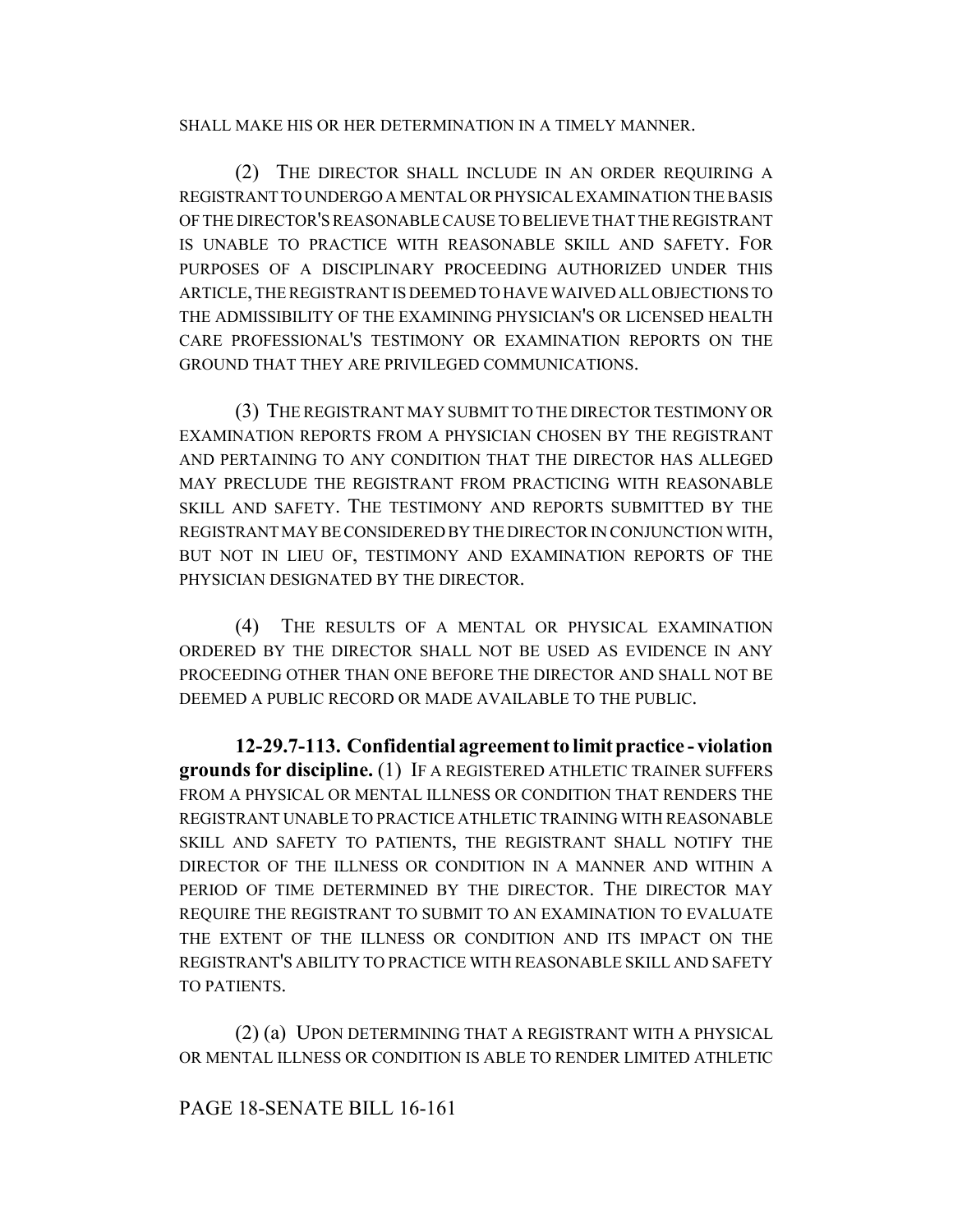TRAINING SERVICES WITH REASONABLE SKILL AND SAFETY TO PATIENTS, THE DIRECTOR MAY ENTER INTO A CONFIDENTIAL AGREEMENT WITH THE REGISTRANT IN WHICH THE REGISTRANT AGREES TO LIMIT HIS OR HER PRACTICE BASED ON THE RESTRICTIONS IMPOSED BY THE ILLNESS OR CONDITION, AS DETERMINED BY THE DIRECTOR.

(b) THE AGREEMENT MUST SPECIFY THAT THE REGISTRANT IS SUBJECT TO PERIODIC REEVALUATIONS OR MONITORING AS DETERMINED APPROPRIATE BY THE DIRECTOR.

(c) THE PARTIES MAY MODIFY OR DISSOLVE THE AGREEMENT AS NECESSARY BASED ON THE RESULTS OF A REEVALUATION OR OF **MONITORING.** 

(d) BY ENTERING INTO AN AGREEMENT WITH THE DIRECTOR PURSUANT TO THIS SECTION TO LIMIT HIS OR HER PRACTICE, THE REGISTRANT IS NOT ENGAGING IN ACTIVITIES THAT CONSTITUTE GROUNDS FOR DISCIPLINE UNDER SECTION 12-29.7-110. THE AGREEMENT IS AN ADMINISTRATIVE ACTION AND DOES NOT CONSTITUTE A RESTRICTION OR DISCIPLINE BY THE DIRECTOR. HOWEVER, IF THE REGISTRANT FAILS TO COMPLY WITH THE TERMS OF AN AGREEMENT ENTERED INTO PURSUANT TO THIS SECTION, THE FAILURE CONSTITUTES GROUNDS FOR DISCIPLINARY ACTION UNDER SECTION 12-29.7-110 (2) (d), AND THE REGISTRANT IS SUBJECT TO DISCIPLINE IN ACCORDANCE WITH SECTION 12-29.7-110.

(3) THIS SECTION DOES NOT APPLY TO A REGISTRANT SUBJECT TO DISCIPLINE UNDER SECTION 12-29.7-110 (2) (c).

**12-29.7-114. Unauthorized practice - penalties.** A PERSON WHO PRACTICES OR OFFERS OR ATTEMPTS TO PRACTICE ATHLETIC TRAINING WITHOUT AN ACTIVE REGISTRATION ISSUED UNDER THIS ARTICLE COMMITS A CLASS 2 MISDEMEANOR AND SHALL BE PUNISHED AS PROVIDED IN SECTION 18-1.3-501, C.R.S., FOR THE FIRST OFFENSE. FOR THE SECOND OR ANY SUBSEQUENT OFFENSE, THE PERSON COMMITS A CLASS 1 MISDEMEANOR AND SHALL BE PUNISHED AS PROVIDED IN SECTION 18-1.3-501, C.R.S.

**12-29.7-115. Rule-making authority.** THE DIRECTOR SHALL PROMULGATE RULES AS NECESSARY FOR THE ADMINISTRATION OF THIS ARTICLE.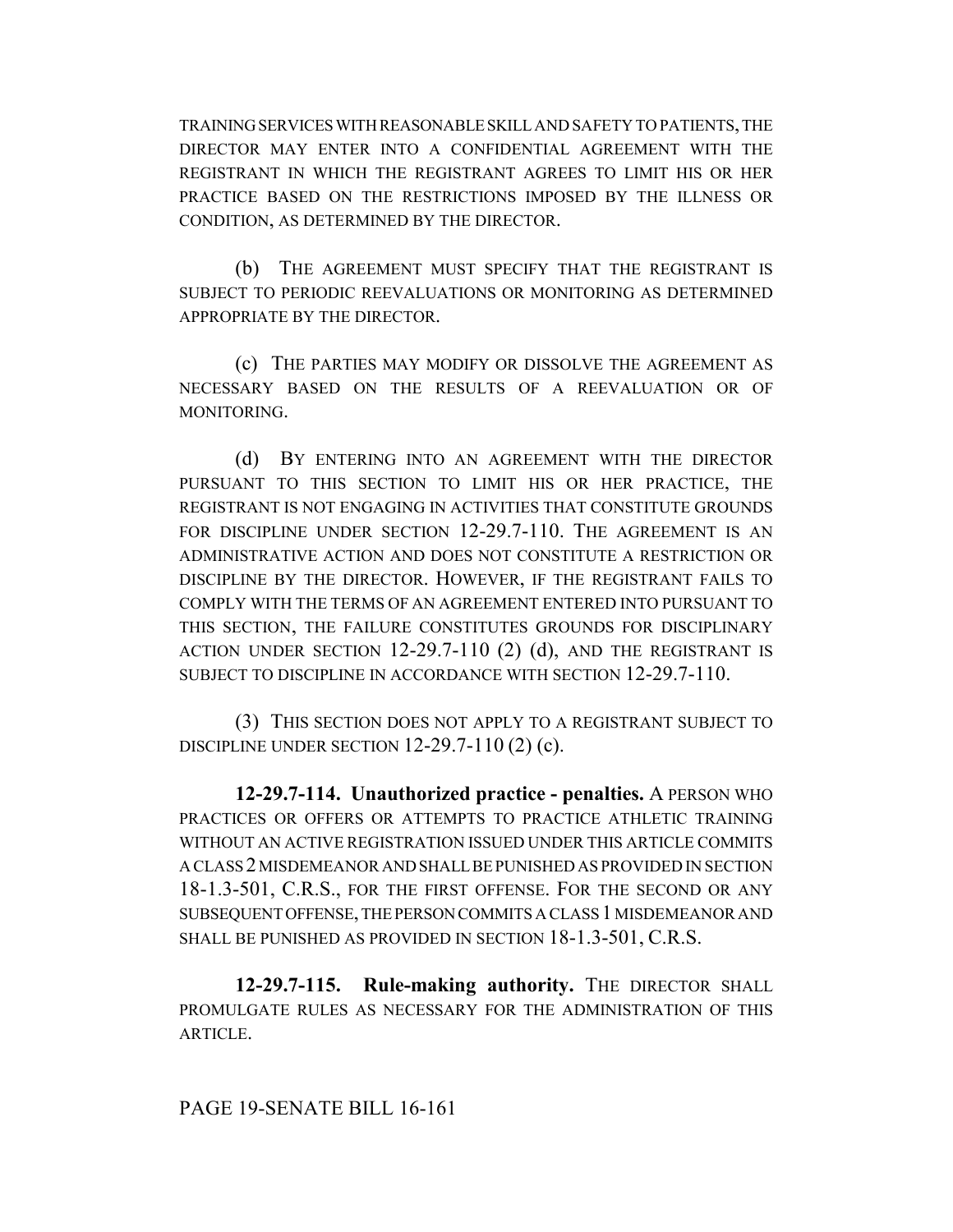**12-29.7-116. Severability.** IF ANY PROVISION OF THIS ARTICLE IS HELD TO BE INVALID, THE INVALIDITY DOES NOT AFFECT OTHER PROVISIONS OF THIS ARTICLE THAT CAN BE GIVEN EFFECT WITHOUT THE INVALID PROVISION.

**12-29.7-117. Repeal of article - review of functions.** THIS ARTICLE IS REPEALED, EFFECTIVE SEPTEMBER 1, 2021, AND THE POWERS, DUTIES, AND FUNCTIONS OF THE DIRECTOR SPECIFIED IN THIS ARTICLE ARE REPEALED ON THAT DATE. PRIOR TO THE REPEAL, THE DEPARTMENT OF REGULATORY AGENCIES SHALL REVIEW THE POWERS, DUTIES, AND FUNCTIONS OF THE DIRECTOR AS PROVIDED IN SECTION 24-34-104, C.R.S.

**SECTION 2.** In Colorado Revised Statutes, 24-34-104, **repeal** (46) (k); and **add** (52.5) (f) as follows:

**24-34-104. General assembly review of regulatory agencies and functions for termination, continuation, or reestablishment.** (46) The following agencies, functions, or both shall terminate on July 1, 2015:

 $(k)$  The regulation of athletic trainers by the director of the division of professions and occupations in the department of regulatory agencies in accordance with article 29.7 of title 12, C.R.S.;

(52.5) The following agencies, functions, or both, terminate on September 1, 2021:

(f) THE REGULATION OF ATHLETIC TRAINERS BY THE DIRECTOR OF THE DIVISION OF PROFESSIONS AND OCCUPATIONS IN THE DEPARTMENT OF REGULATORY AGENCIES IN ACCORDANCE WITH ARTICLE 29.7 OF TITLE 12, C.R.S.

**SECTION 3. Appropriation.** (1) For the 2016-17 state fiscal year, \$25,134 is appropriated to the department of regulatory agencies. This appropriation is from the division of professions and occupations cash fund created in section 24-34-105 (2) (b) (I), C.R.S. To implement this act, the department may use this appropriation as follows:

(a) \$14,778 for use by the division of professions and occupations for personal services, which amount is based on an assumption that the division will require an additional 0.3 FTE;

PAGE 20-SENATE BILL 16-161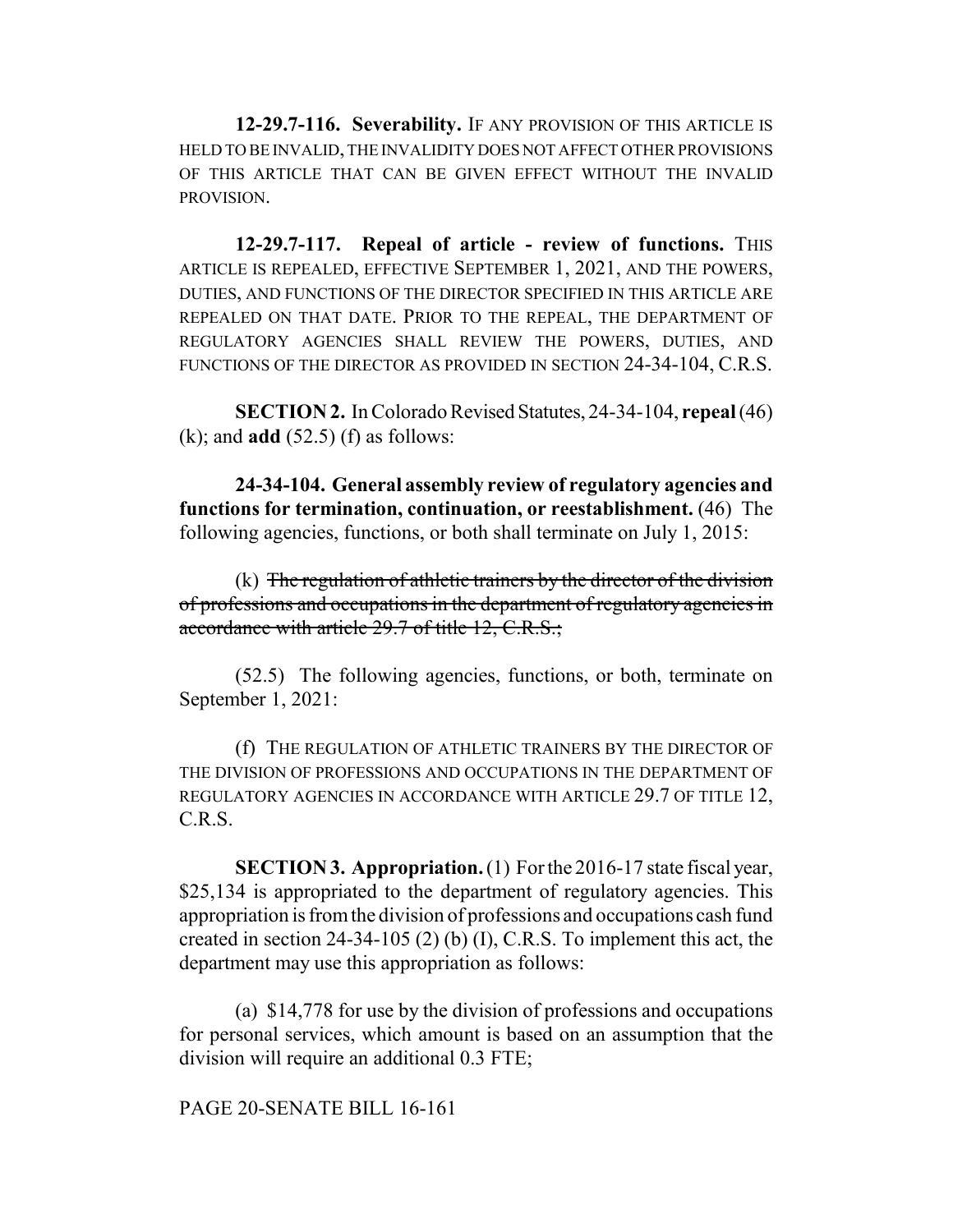(b) \$285 for use by the division of professions and occupations for operating expenses; and

(c) \$10,071 for the purchase of legal services.

(2) For the 2016-17 state fiscal year, \$10,071 is appropriated to the department of law. This appropriation is from reappropriated funds received from the department of regulatory agencies under paragraph (c) of subsection (1) of this section and is based on an assumption that the department of law will require an additional 0.1 FTE. To implement this act, the department of law may use this appropriation to provide legal services for the department of regulatory agencies.

**SECTION 4. Effective date.** This act takes effect July 1, 2016.

**SECTION 5. Safety clause.** The general assembly hereby finds,